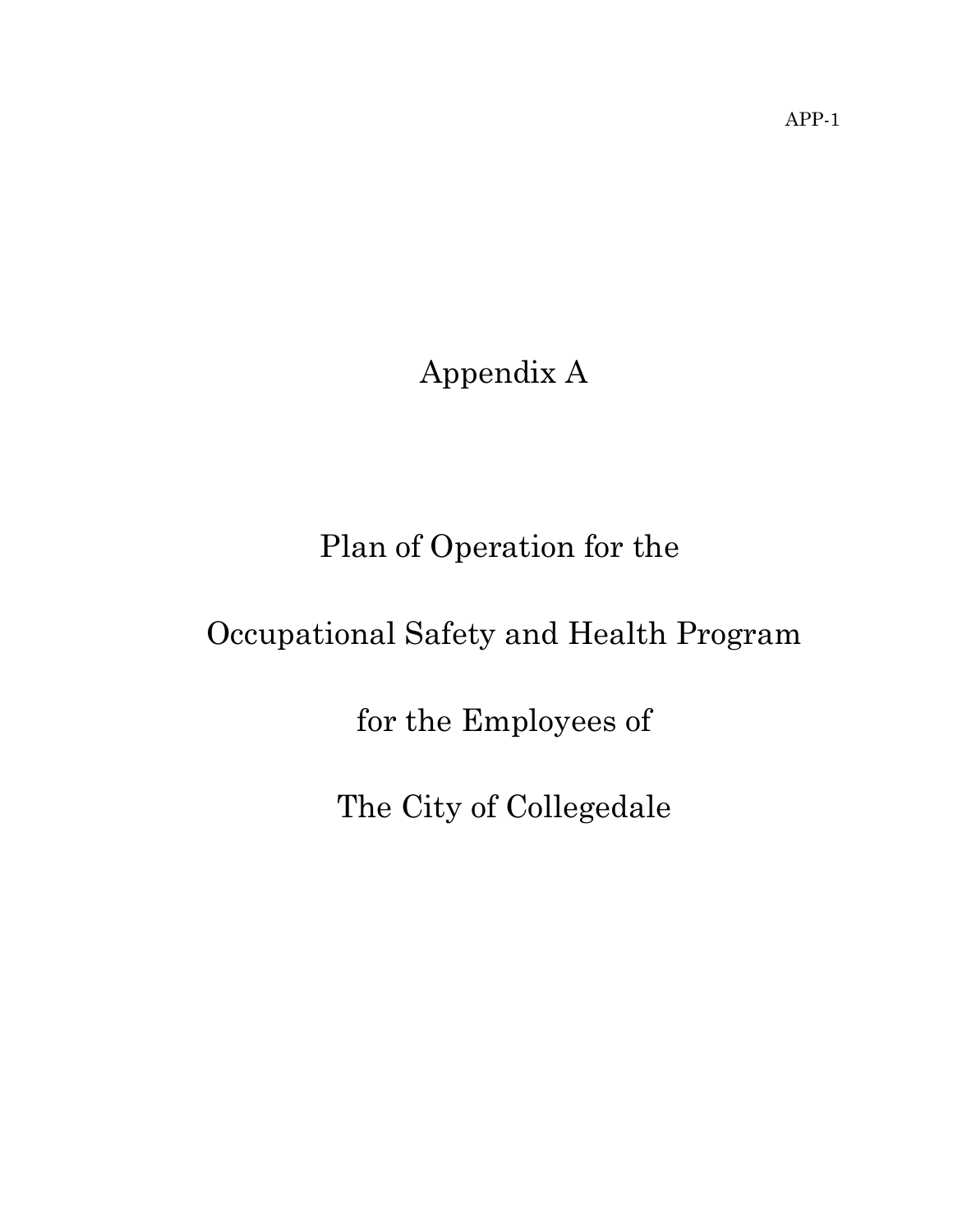## **APPENDIX**

#### **A. OCCUPATIONAL SAFETY AND HEALTH PROGRAM PLAN.**

## **APPENDIX A**

## **PLAN OF OPERATION FOR THE OCCUPATIONAL SAFETY AND**

## **HEALTH PROGRAM FOR THE EMPLOYEES OF CITY OF COLLEGEDALE**

#### SECTION PAGE

| $\mathbf{I}$ . | PURPOSE AND COVERAGE  APP-4                                                                                                        |
|----------------|------------------------------------------------------------------------------------------------------------------------------------|
| II.            |                                                                                                                                    |
| III.           | EMPLOYER'S RIGHTS AND DUTIES  APP-7                                                                                                |
| IV.            | EMPLOYEE'S RIGHTS AND DUTIES  APP-7                                                                                                |
| V.             | ADMINISTRATION  APP-9                                                                                                              |
| VI.            | STANDARDS AUTHORIZED APP-10                                                                                                        |
| VII.           | VARIANCE PROCEDURE  APP-10                                                                                                         |
|                | VIII. RECORDKEEPING AND REPORTING  APP-12                                                                                          |
| IX.            | EMPLOYEE COMPLAINT PROCEDURE  APP-13                                                                                               |
| X.             | EDUCATION AND TRAINING  APP-14                                                                                                     |
| XI.            | GENERAL INSPECTION PROCEDURES  APP-15                                                                                              |
|                | XII. IMMINENT DANGER PROCEDURES  APP-17                                                                                            |
|                | XIII. ABATEMENT ORDERS AND HEARINGS  APP-18                                                                                        |
|                |                                                                                                                                    |
| XV.            | CONFIDENTIALITY OF PRIVILEGED<br>$INFORMATION \ldots \ldots \ldots \ldots \ldots \ldots \ldots \ldots \ldots \ldots \text{APP-19}$ |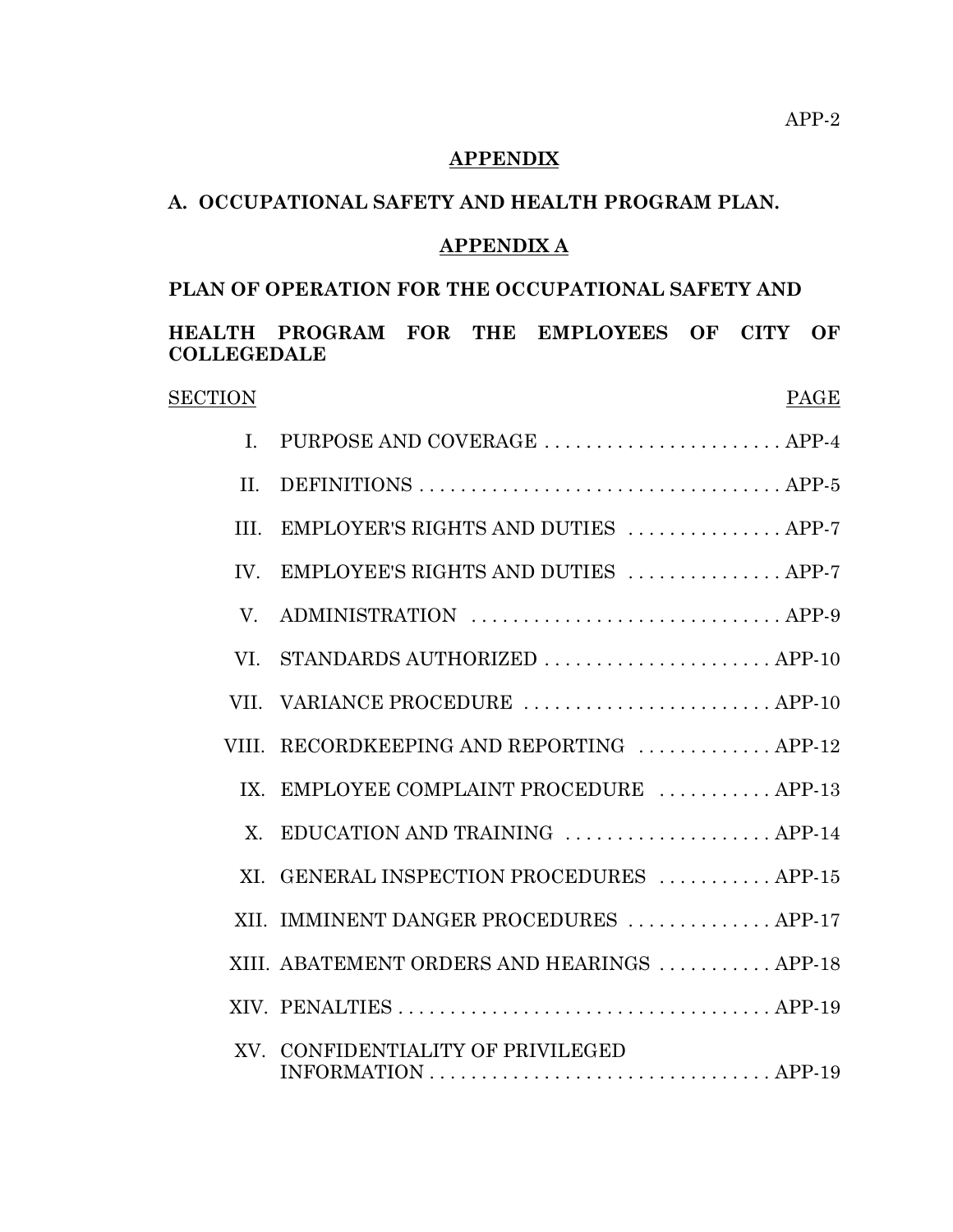APP-3

## XVI. COMPLIANCE WITH OTHER LAWS NOT EXCUSED . APP-20

## APPENDICES

| I. ORGANIZATIONAL CHART  APP-21                     |
|-----------------------------------------------------|
| II. SAFETY AND HEALTH ORGANIZATIONAL CHART . APP-21 |
| III. EMPLOYEE NOTIFICATION  APP-22                  |
| IV. PROGRAM BUDGET  APP-24                          |
| V. ACCIDENT REPORTING PROCEDURES APP-25             |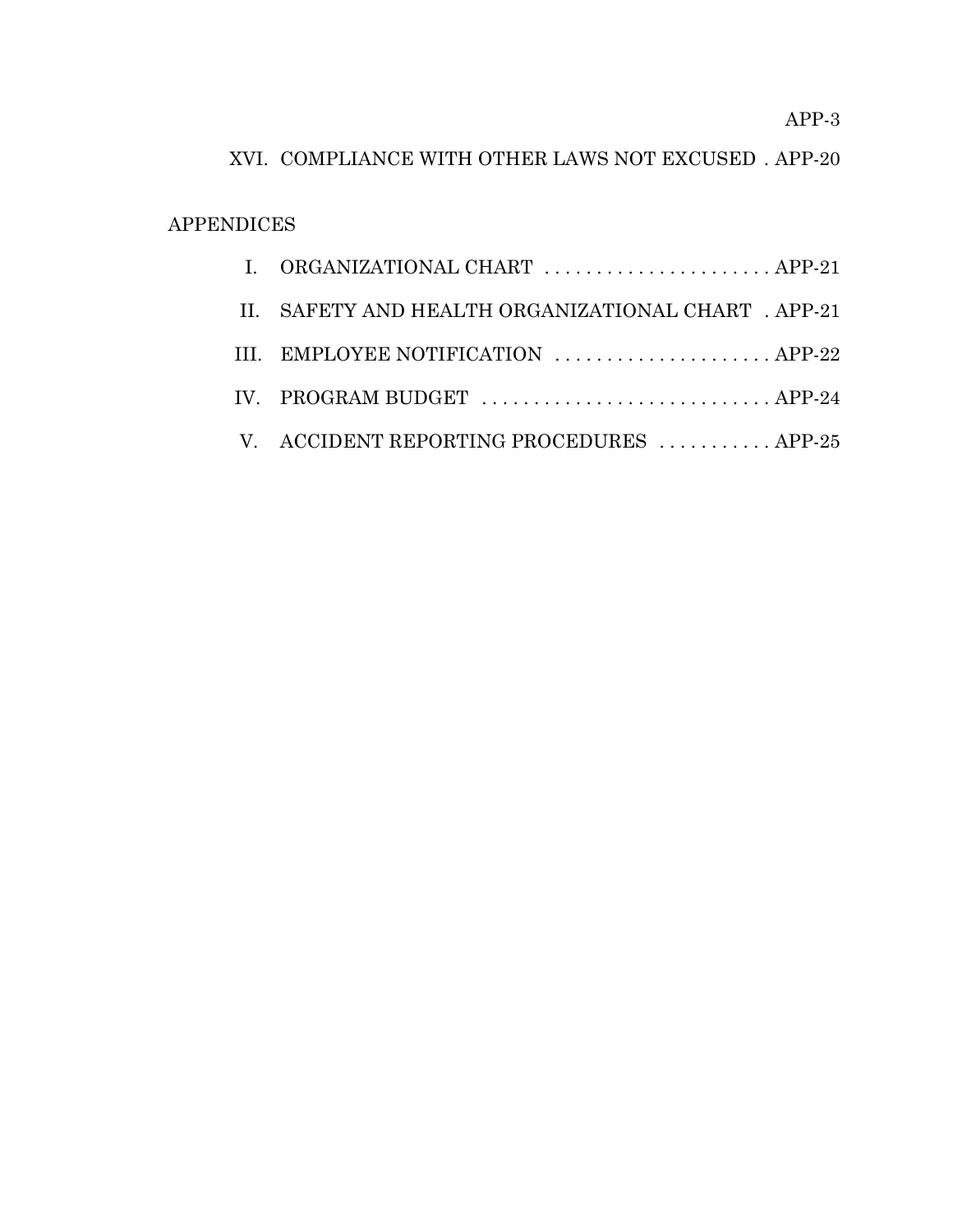## **I. PURPOSE AND COVERAGE**

The purpose of this plan is to provide guidelines and procedures for implementing the Occupational Safety and Health Program for the employees of the City of Collegedale.

This plan is applicable to all employees, part-time or full-time, seasonal or permanent.

The Board of Commissioners in electing to update and maintain an effective occupational safety and health program for its employees,

- a. Provide a safe and healthful place and condition of employment.
- b. Require the use of safety equipment, personal protective equipment, and other devices where reasonably necessary to protect employees.
- c. Make, keep, preserve, and make available to the Commissioner of Labor and Workforce Development, his designated representatives, or persons within the Department of Labor and Workforce Development to whom such responsibilities have been delegated, including the Director of the Division of Occupational Safety and Health, adequate records of all occupational accidents and illnesses and personal injuries for proper evaluation and necessary corrective action as required.
- d. Consult with the Commissioner of Labor and Workforce Development or his designated representative with regard to the adequacy of the form and content of such records.
- e. Consult with the Commissioner of Labor and Workforce Development regarding safety and health problems which are considered to be unusual or peculiar and are such that they cannot be resolved under an occupational safety and health standard promulgated by the State.
- f. Assist the Commissioner of Labor and Workforce Development or his monitoring activities to determine program effectiveness and compliance with the occupational safety and health standards.
- g. Make a report to the Commissioner of Labor and Workforce Development annually, or as may otherwise be required, including information on occupational accidents, injuries, and illnesses and accomplishments and progress made toward achieving the goals of the occupational and health program.
- h. Provide reasonable opportunity for and encourage the participation of employees in the effectuation of the objectives of this program, including the opportunity to make anonymous complaints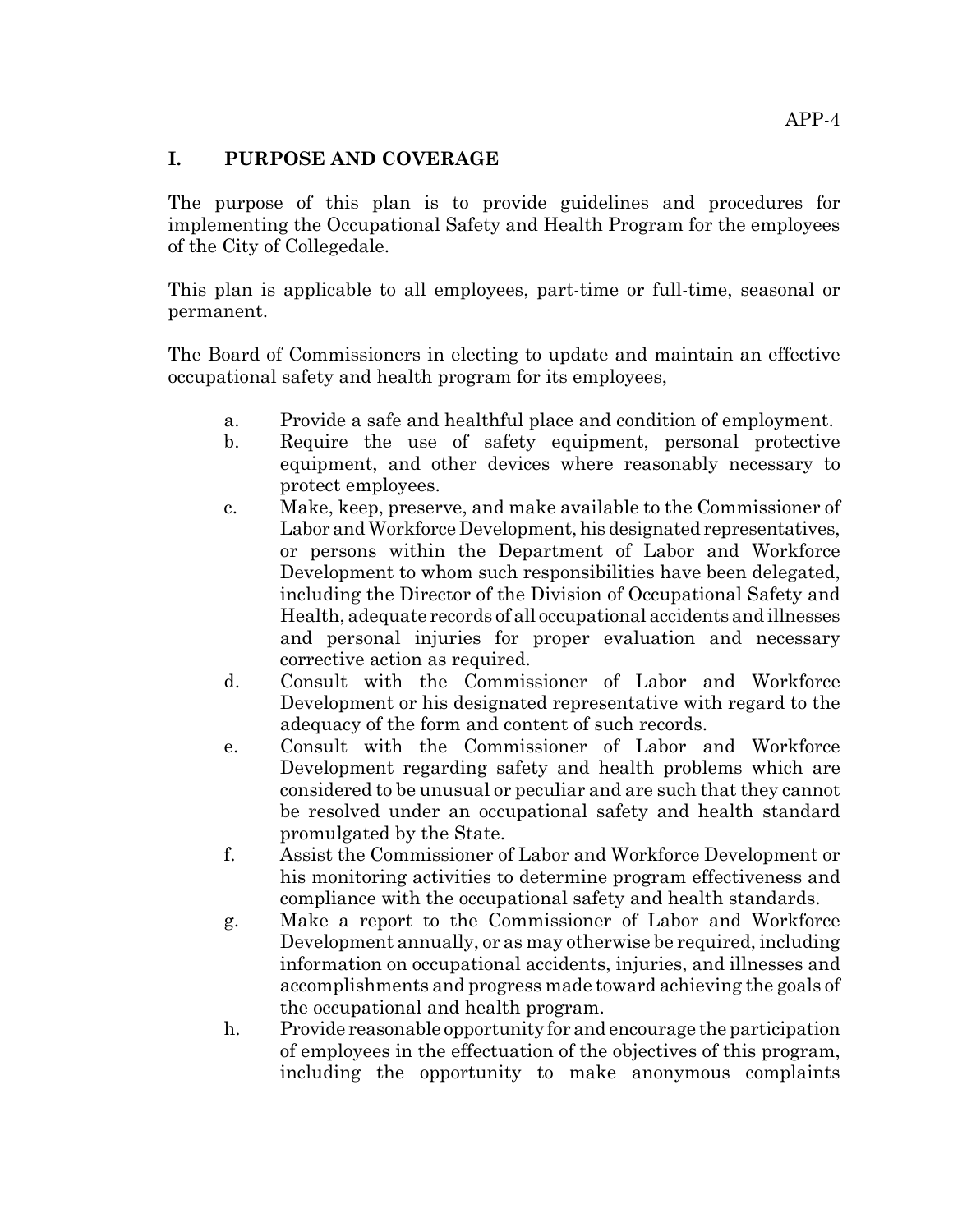concerning conditions or practices which may be injurious to employees' safety and health.

## **II. DEFINITIONS**

For the purposes of this program, the following definitions apply:

- a. COMMISSIONER OF LABOR AND WORKFORCE DEVELOPMENT means the chief executive officer of the Tennessee Department of Labor and Workforce Development. This includes any person appointed, designated, or deputized to perform the duties or to exercise the powers assigned to the Commissioner of Labor and Workforce Development.
- b. EMPLOYER means the City of Collegedale and includes each administrative department, board, commission, division, or other agency of the City of Collegedale.
- c. DIRECTOR OF OCCUPATIONAL SAFETY AND HEALTH or DIRECTOR means the person designated by the establishing Ordinance, or executive order to perform duties or to exercise powers assigned so as to plan, develop, and administer the occupational safety and health program for the employees of City of Collegedale.
- d. INSPECTOR(S) means the individual(s) appointed or designated by the Director of Occupational Safety and Health to conduct inspections provided for herein. If no such compliance inspector(s) is appointed, inspections shall be conducted by the Director of Occupational Safety and Health.
- e. APPOINTING AUTHORITY means any official or group of officials of the employer having legally designated powers of appointment, employment, or removal therefrom for a specific department, board, commission, division, or other agency of this employer.
- f. EMPLOYEE means any person performing services for this employer and listed on the payroll of this employer, either as part-time, full-time, seasonal, or permanent. It also includes any persons normally classified as volunteers provided such persons received remuneration of any kind for their services. This definition shall not include independent contractors, their agents, servants, and employees.
- g. PERSON means one or more individual, partnership, association, corporation, business trust, or legal representative of any organized group of persons.
- h. STANDARD means an occupational safety and health standard promulgated by the Commissioner of Labor and Workforce Development in accordance with Section VI (6) of the Tennessee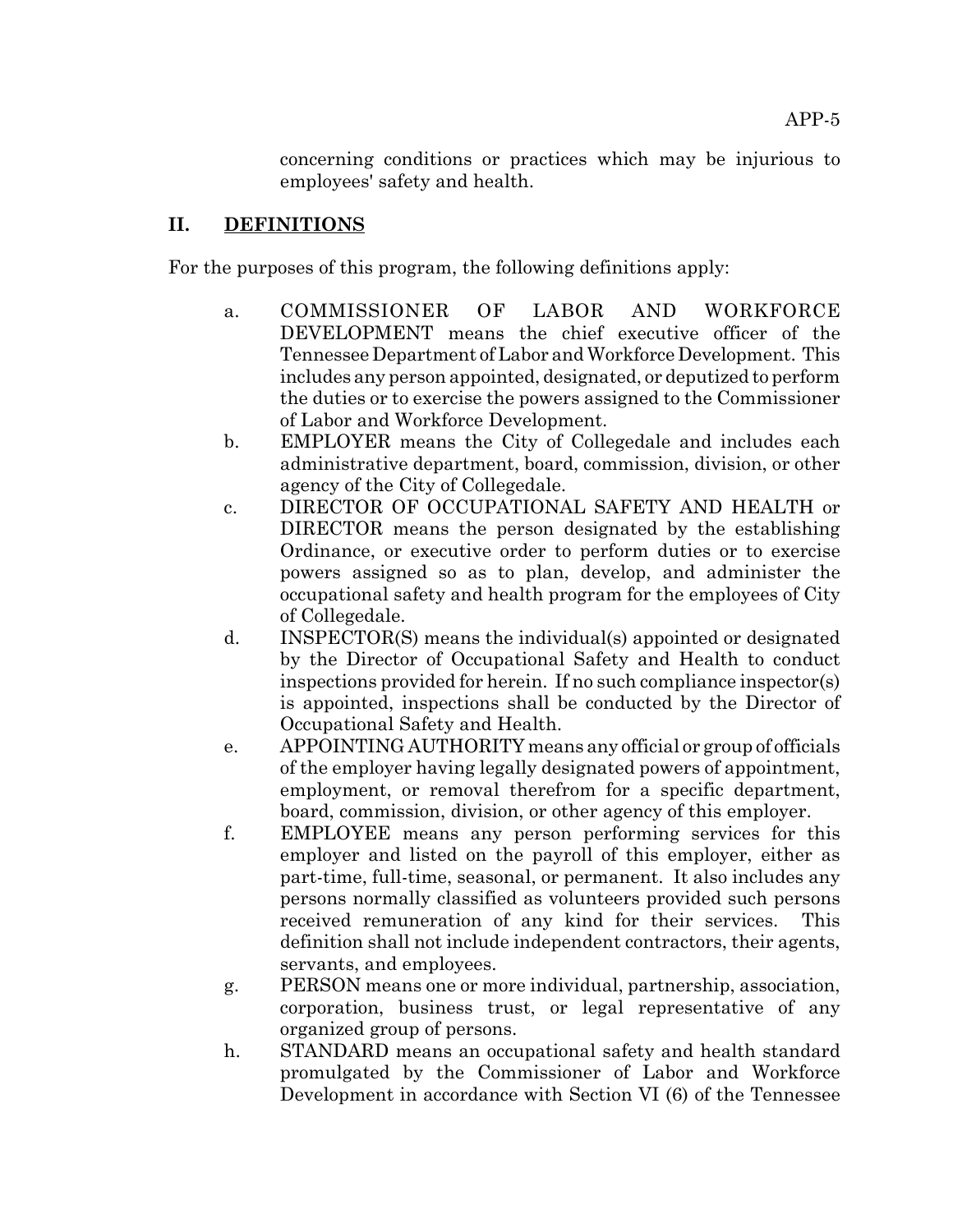Occupational Safety and Health Act of 1972 which requires conditions or the adoption or the use of one or more practices, means, methods, operations, or processes or the use of equipment or personal protective equipment necessary or appropriate to provide safe and healthful conditions and places of employment.

- i. IMMINENT DANGER means any conditions or practices in any place of employment which are such that a hazard exists which could reasonably be expected to cause death or serious physical harm immediately or before the imminence of such hazard can be eliminated through normal compliance enforcement procedures.
- j. ESTABLISHMENT or WORKSITE means a single physical location under the control of this employer where business is conducted, services are rendered, or industrial type operations are performed.
- k. SERIOUS INJURY or HARM means that type of harm that would cause permanent or prolonged impairment of the body in that:
	- 1. a part of the body would be permanently removed (e.g., amputation of an arm, leg, finger(s); loss of an eye) or rendered functionally useless or substantially reduced in efficiency on or off the job (e.g., leg shattered so severely that mobility would be permanently reduced), or
	- 2. a part of an internal body system would be inhibited in its normal performance or function to such a degree as to shorten life or cause reduction in physical or mental efficiency (e.g., lung impairment causing shortness of breath).

On the other hand, simple fractures, cuts, bruises, concussions, or similar injuries would not fit either of these categories and would not constitute serious physical harm.

- l. ACT or TOSHAct shall mean the Tennessee Occupational Safety and Health Act of 1972.
- m. GOVERNING BODY means the County Quarterly Court, Board of Aldermen, Board of Commissioners, City or Town Council, Board of Governors, etc., whichever may be applicable to the local government, government agency, or utility to which this plan applies.
- n. CHIEF EXECUTIVE OFFICER means the chief administrative official, County Judge, County Chairman, Mayor, City Manager, General Manager, etc., as may be applicable.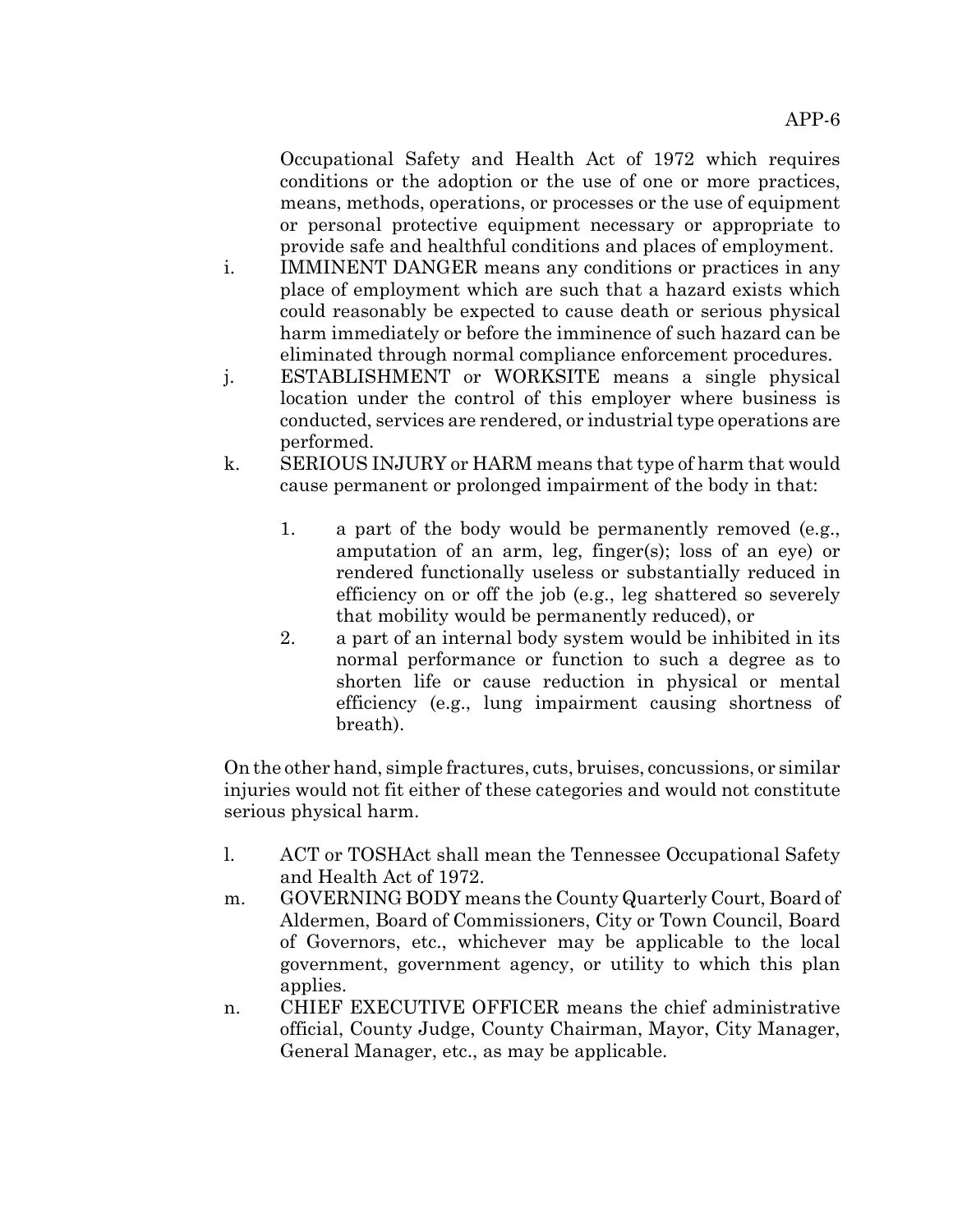## **III. EMPLOYER'S RIGHTS AND DUTIES**

Rights and duties of the employer shall include, but are not limited to, the following provisions:

- a. Employer shall furnish to each employee conditions of employment and a place of employment free from recognized hazards that are causing or are likely to cause death or serious injury or harm to employees.
- b. Employer shall comply with occupational safety and health standards and regulations promulgated pursuant to Section VI (6) of the Tennessee Occupational Safety and Health Act of 1972.
- c. Employer shall refrain from and unreasonable restraint on the right of the Commissioner of Labor and Workforce Development to inspect the employer's place(s) of business. Employer shall assist the Commissioner of Labor and Workforce Development in the performance of their monitoring duties by supplying or by making available information, personnel, or aids reasonably necessary to the effective conduct of the monitoring activity.
- d. Employer is entitled to participate in the development of standards by submission of comments on proposed standards, participation in hearing on proposed standards, or by requesting the development of standards on a given issue under Section 6 of the Tennessee Occupational Safety and Health Act of 1972.
- e. Employer is entitled to request an order granting a variance from an occupational safety and health standard.
- f. Employer is entitled to protection of its legally privileged communication.
- g. Employer shall inspect all worksites to insure the provisions of this program are compiled with and carried out.
- h. Employer shall notify and inform any employee who has been or is being exposed in a biologically significant manner to harmful agents or material in excess of the applicable standard and of corrective action being taken.
- i. Employer shall notify all employees of their rights and duties under this program.

## **IV. EMPLOYEE'S RIGHTS AND DUTIES**

Rights and duties of employees shall include, but are not limited to, the following provisions:

a. Each employee shall comply with occupational safety and health act standards and all rules, regulations, and orders issued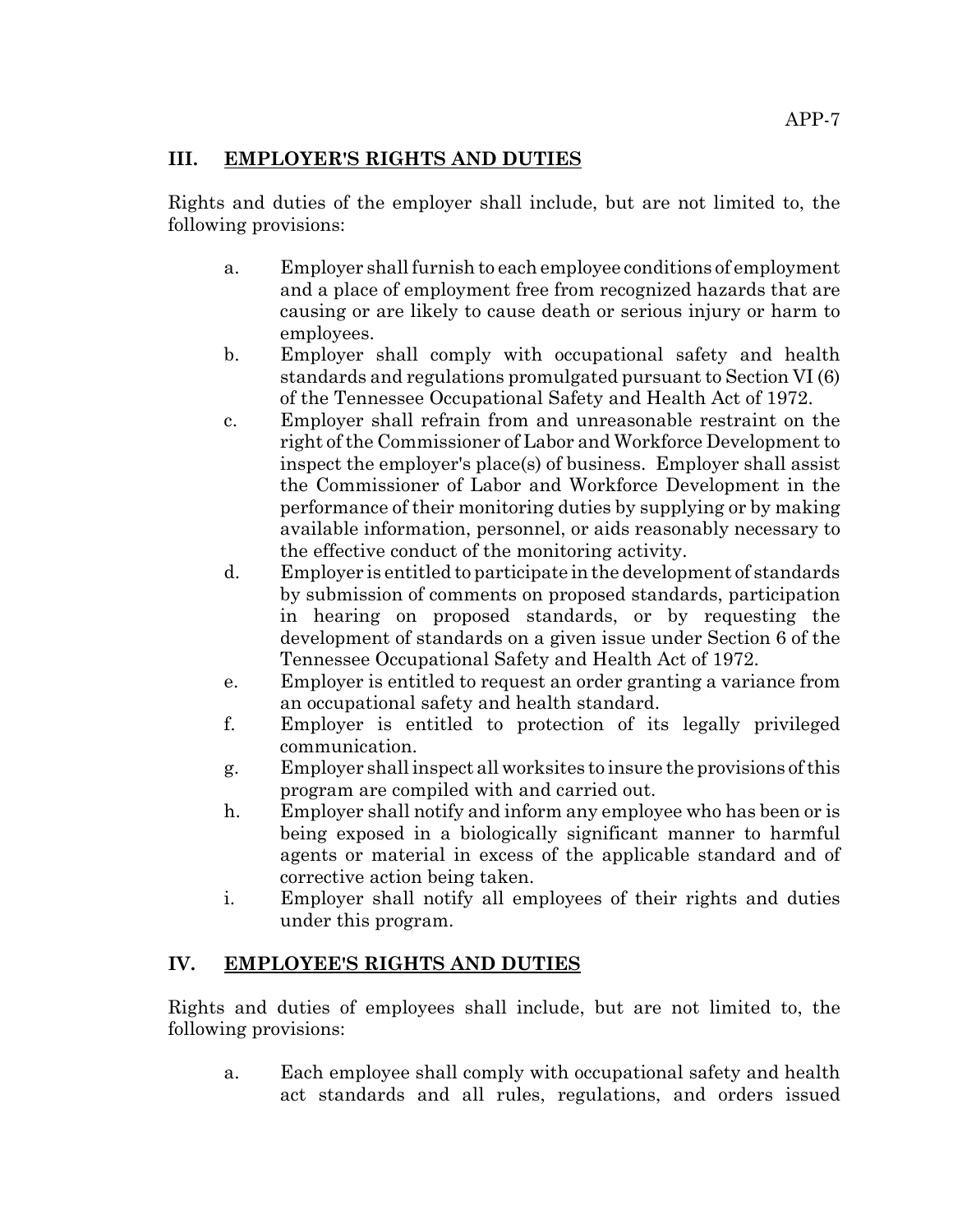pursuant to this program and the Tennessee Occupational Safety and Health Act of 1972 which are applicable to his or her own actions and conduct.

- b. Each employee shall be notified by the placing of a notice upon bulletin boards, or other places of common passage, of any application for a permanent or temporary order granting the employer a variance from any provision of the TOSHAct or any standard or regulation promulgated under the Act.
- c. Each employee shall be given the opportunity to participate in any hearing which concerns an application by the employer for a variance from a standard or regulation promulgated under the Act.
- d. Any employee who may be adversely affected by a standard or variance issued pursuant to the Act or this program may file a petition with the Commissioner of Labor and Workforce Development or whoever is responsible for the promulgation of the standard or the granting of the variance.
- e. Any employee who has been exposed or is being exposed to toxic materials or harmful physical agents in concentrations or at levels in excess of that provided for by any applicable standard shall be provided by the employer with information on any significant hazards to which they are or have been exposed, relevant symptoms, and proper conditions for safe use or exposure. Employees shall also be informed of corrective action being taken.
- f. Subject to regulations issued pursuant to this program, any employee or authorized representative of employees shall be given the right to request an inspection and to consult with the Director or Inspector at the time of the physical inspection of the worksite.
- g. Any employee may bring to the attention of the Director any violation or suspected violations of the standards or any other health or safety hazards.
- h. No employee shall be discharged or discriminated against because such employee has filed any complaint or instituted or caused to be instituted any proceeding or inspection under or relating to this program.
- i. Any employee who believes that he or she has been discriminated against or discharged in violation of subsection (h) of this section may file a complaint alleging such discrimination with the Director. Such employee may also, within thirty (30) days after such violation occurs, file a complaint with the Commissioner of Labor and Workforce Development alleging such discrimination.
- j. Nothing in this or any other provisions of this program shall be deemed to authorize or require any employee to undergo medical examination, immunization, or treatment for those who object thereto on religious grounds, except where such is necessary for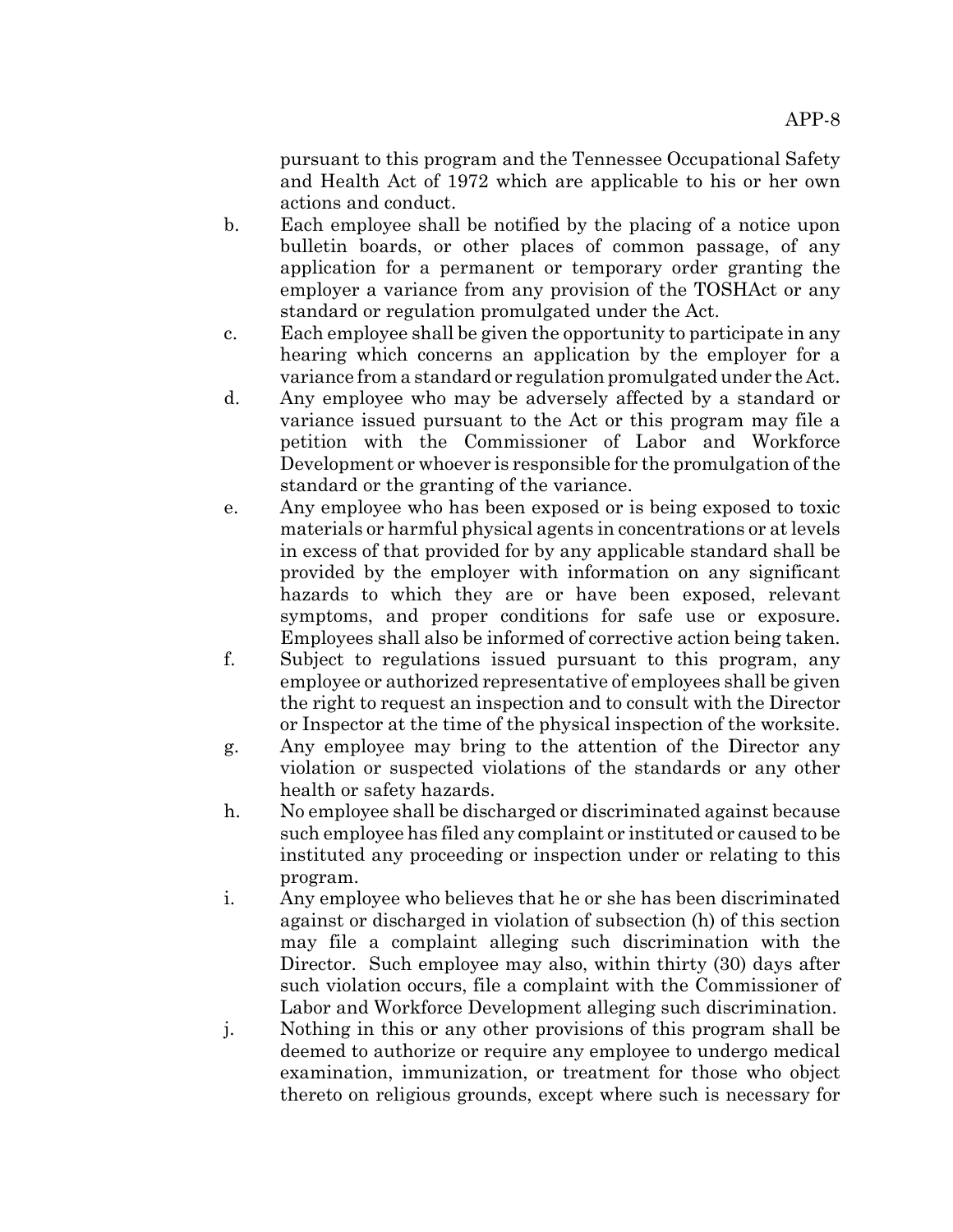the protection of the health or safety of others or when a medical examination may be reasonably required for performance of a specific job.

k. Employees shall report any accident, injury, or illness resulting from their job, however minor it may seem to be, to their supervisor or the Director within twenty-four (24) hours after the occurrence.

## **V. ADMINISTRATION**

- a. The Director of Occupational Safety and Health is designated to perform duties or to exercise powers assigned so as to administer this Occupational Safety and Health Program.
	- 1. The Director may designate person or persons as he deems necessary to carry out his powers, duties, and responsibilities under this program.
	- 2. The Director may delegate the power to make inspections, provided procedures employed are as effective as those employed by the Director.
	- 3. The Director shall employ measures to coordinate, to the extent possible, activities of all departments to promote efficiency and to minimize any inconveniences under this program.
	- 4. The Director may request qualified technical personnel from any department or section of government to assist him in making compliance inspections, accident investigations, or as he may otherwise deem necessary and appropriate in order to carry out his duties under this program.
	- 5. The Director shall prepare the report to the Commissioner of Labor and Workforce Development required by subsection (g) of Section 1 of this plan.
	- 6. The Director shall make or cause to be made periodic and follow-up inspections of all facilities and worksites where employees of this employer are employed. He shall make recommendations to correct any hazards or exposures observed. He shall make or cause to be made any inspections required by complaints submitted by employees or inspections requested by employees.
	- 7. The Director shall assist any officials of the employer in the investigation of occupational accidents or illnesses.
	- 8. The Director shall maintain or cause to be maintained records required under Section VIII of this plan.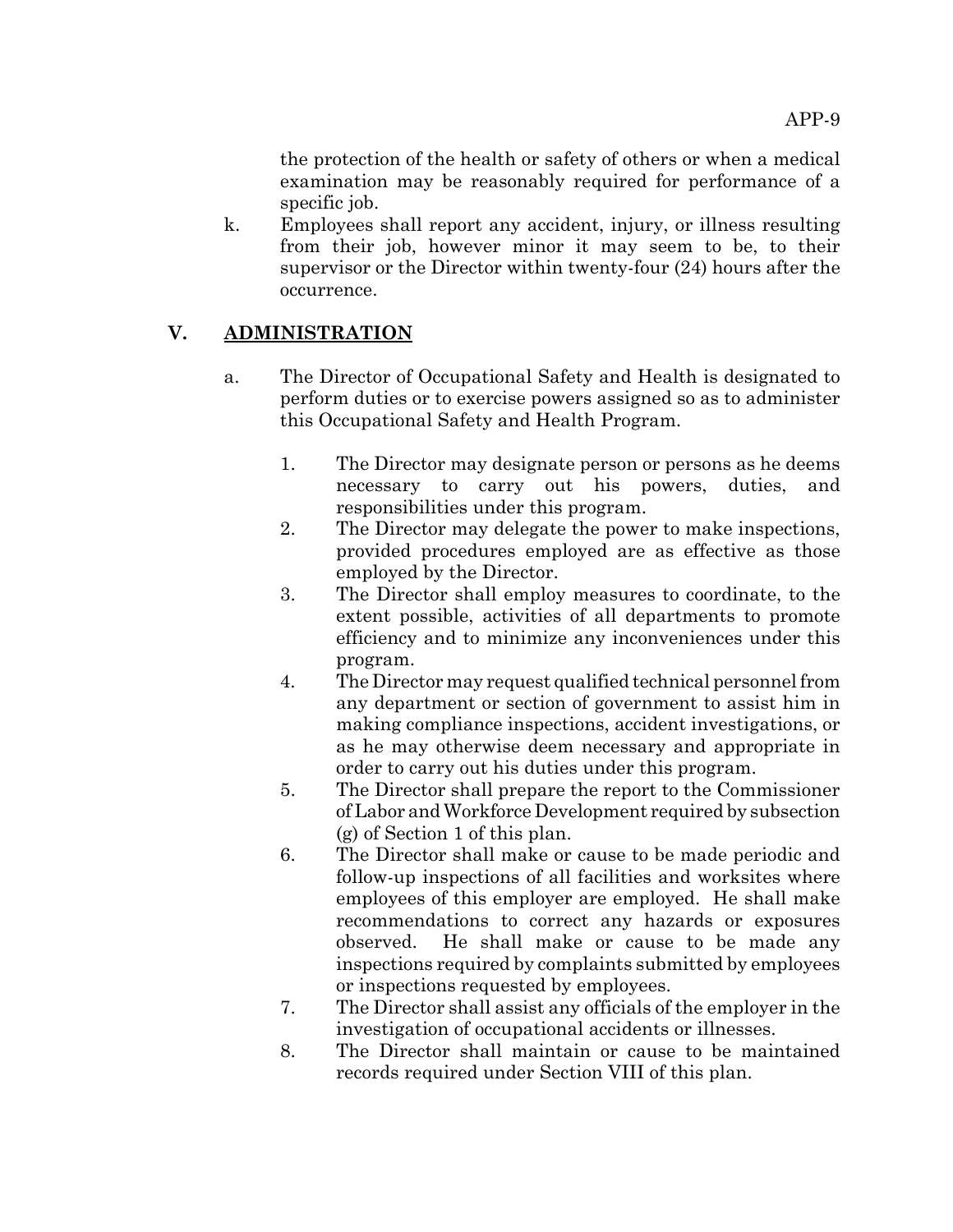- 9. The Director shall, in the eventuality that there is a fatality or an accident resulting in the hospitalization of three or more employees, insure that the Commissioner of Labor and Workforce Development receives notification of the occurrence within eight (8) hours.
- b. The administrative or operational head of each department, division, board, or other agency of this employer shall be responsible for the implementation of this occupational safety and health program within their respective areas.
	- 1. The administration or operational head shall follow the directions of the Director on all issues involving occupational safety and health of employees as set forth in this plan.
	- 2. The administrative or operational head shall comply with all abatement orders issued in accordance with the provisions of this plan or request a review of the order with the Director within the abatement period.
	- 3. The administrative or operational head should make periodic safety surveys of the establishment under his jurisdiction to become aware of hazards or standards violations that may exist and make an attempt to immediately correct such hazards or violations.
	- 4. The administrative or operational head shall investigate all occupational accidents, injuries, or illnesses reported to him. He shall report such accidents, injuries, or illnesses to the Director along with his findings and/or recommendations in accordance with APPENDIX V of this plan.

## **VI. STANDARDS AUTHORIZED**

The standards adopted under this program are the applicable standards developed and promulgated under Section VI (6) of the Tennessee Occupational Safety and Health Act of 1972 or which may, in the future, be developed and promulgated. Additional standards may be promulgated by the governing body of this employer as that body may deem necessary for the safety and health of employees.

#### **VII. VARIANCE PROCEDURE**

The Director may apply for a variance as a result of a complaint from an employee or of his knowledge of certain hazards or exposures. The Director should definitely believe that a variance is needed before the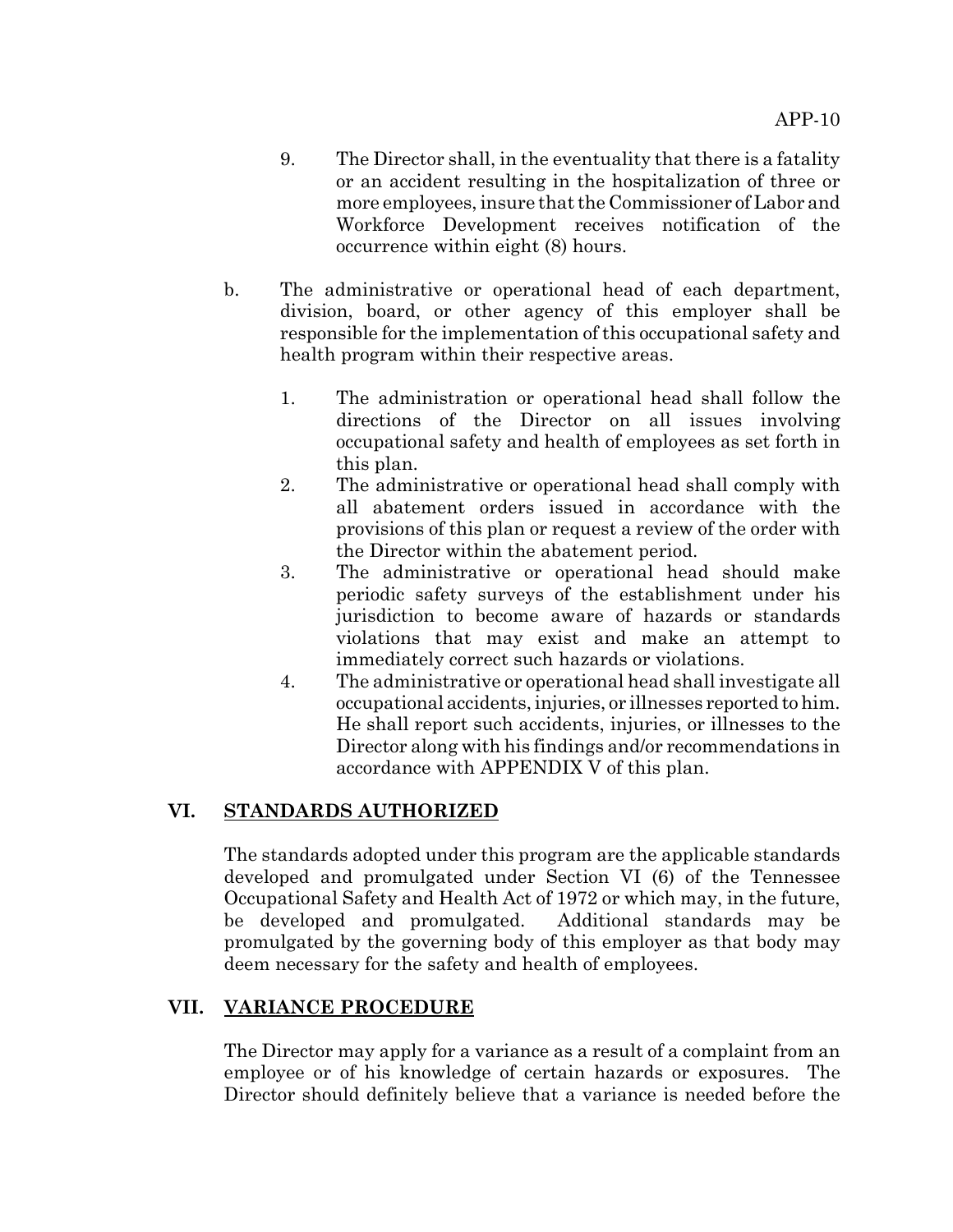application for a variance is submitted to the Commissioner of Labor and Workforce Development.

The procedure for applying for a variance to the adopted safety and health standards is as follows:

- a. The application for a variance shall be prepared in writing and shall contain:
	- 1. A specification of the standard or portion thereof from which the variance is sought.
	- 2. A detailed statement of the reason(s) why the employer is unable to comply with the standard supported by representations by qualified personnel having first-hand knowledge of the facts represented.
	- 3. A statement of the steps employer has taken and will take (with specific date) to protect employees against the hazard covered by the standard.
	- 4. A statement of when the employer expects to comply and what steps have or will be taken (with dates specified) to come into compliance with the standard.
	- 5. A certification that the employer has informed employees, their authorized representative(s), and/or interested parties by giving them a copy of the request, posting a statement summarizing the application (to include the location of a copy available for examination) at the places where employees notices are normally posted and by other appropriate means. The certification shall contain a description of the means actually used to inform employees and that employees have been informed of their right to petition the Commissioner of Labor and Workforce Development for a hearing.
- b. The application for a variance should be sent to the Commissioner of Labor and Workforce Development by registered or certified mail.
- c. The Commissioner of Labor and Workforce Development will review the application for a variance and may deny the request or issue an order granting the variance. An order granting a variance shall be issued only if it has been established that: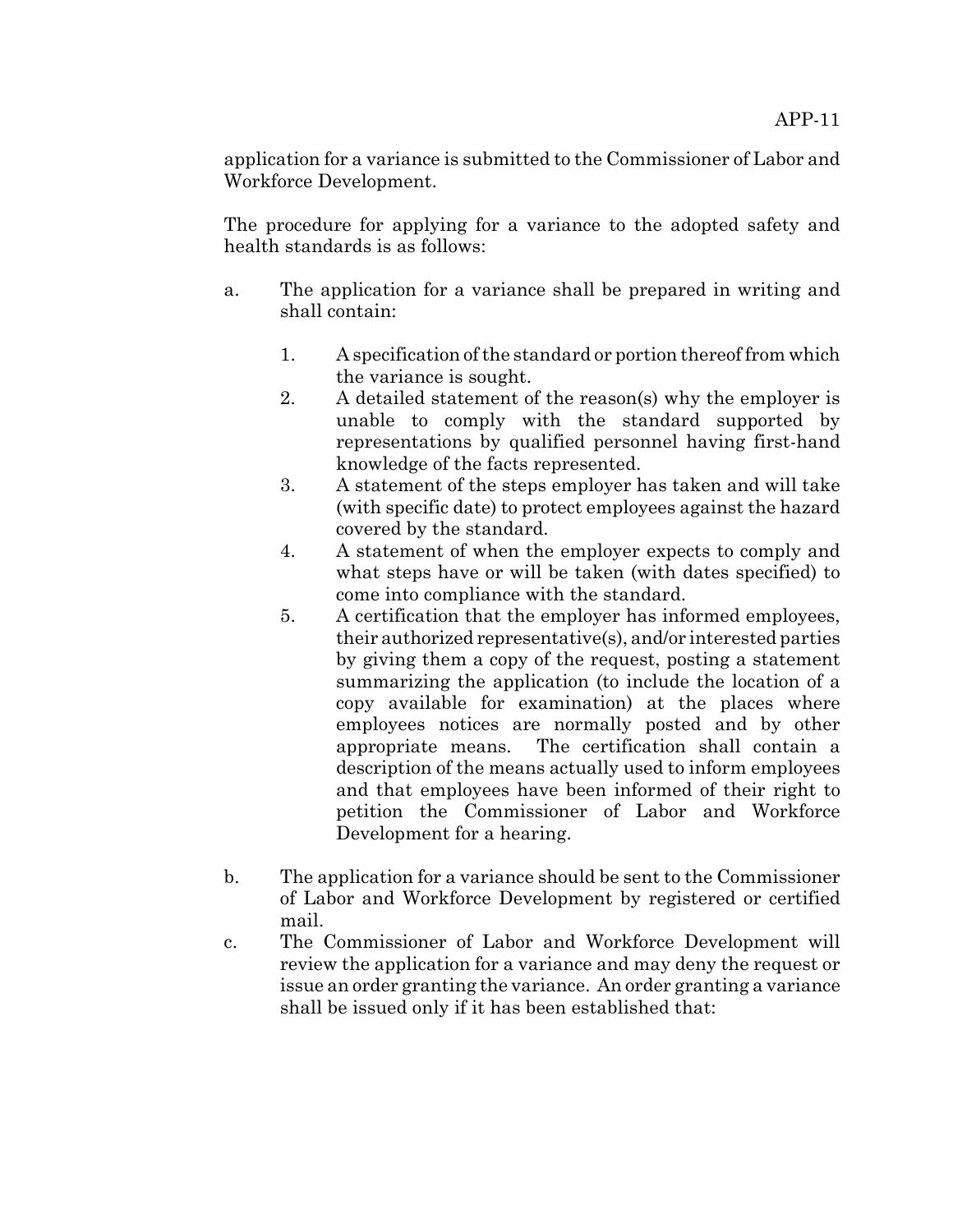- 1. The employer
	- i. Is unable to comply with the standard by the effective date because of unavailability of professional or technical personnel or materials and equipment required or necessary construction or alteration of facilities or technology.
	- ii. Has taken all available steps to safeguard employees against the hazard(s) covered by the standard.
	- iii. Has as effective program for coming into compliance with the standard as quickly as possible.
- 2. The employee is engaged in an experimental program as described in subsection (b), section 13 of the Act.
- d. A variance may be granted for a period of no longer than is required to achieve compliance or one (1) year, whichever is shorter.
- e. Upon receipt of an application for an order granting a variance, the Commissioner to whom such application is addressed may issue an interim order granting such a variance for the purpose of permitting time for an orderly consideration of such application. No such interim order may be effective for longer than one hundred eighty (180) days.
- f. The order or interim order granting a variance shall be posted at the worksite and employees notified of such order by the same means used to inform them of the application for said variance (see subsection (a)(5) of this section).

#### **VIII. RECORDKEEPING AND REPORTING**

- a. Recording and reporting of all occupational accident, injuries, and illnesses shall be in accordance with instructions and on forms prescribed in the booklet, RECORDKEEPING REQUIREMENTS UNDER THE OCCUPATIONAL SAFETY AND HEALTH ACT OF 1970 (Revised 2003) or as may be prescribed by the Tennessee Department of Labor and Workforce Development.
- b. The position responsible for recordkeeping is shown on the SAFETY AND HEALTH ORGANIZATIONAL CHART, Appendix V to this plan.
- c. Details of how reports of occupational accidents, injuries, and illnesses will reach the recordkeeper are specified by ACCIDENT REPORTING PROCEDURES, Appendix V to this plan.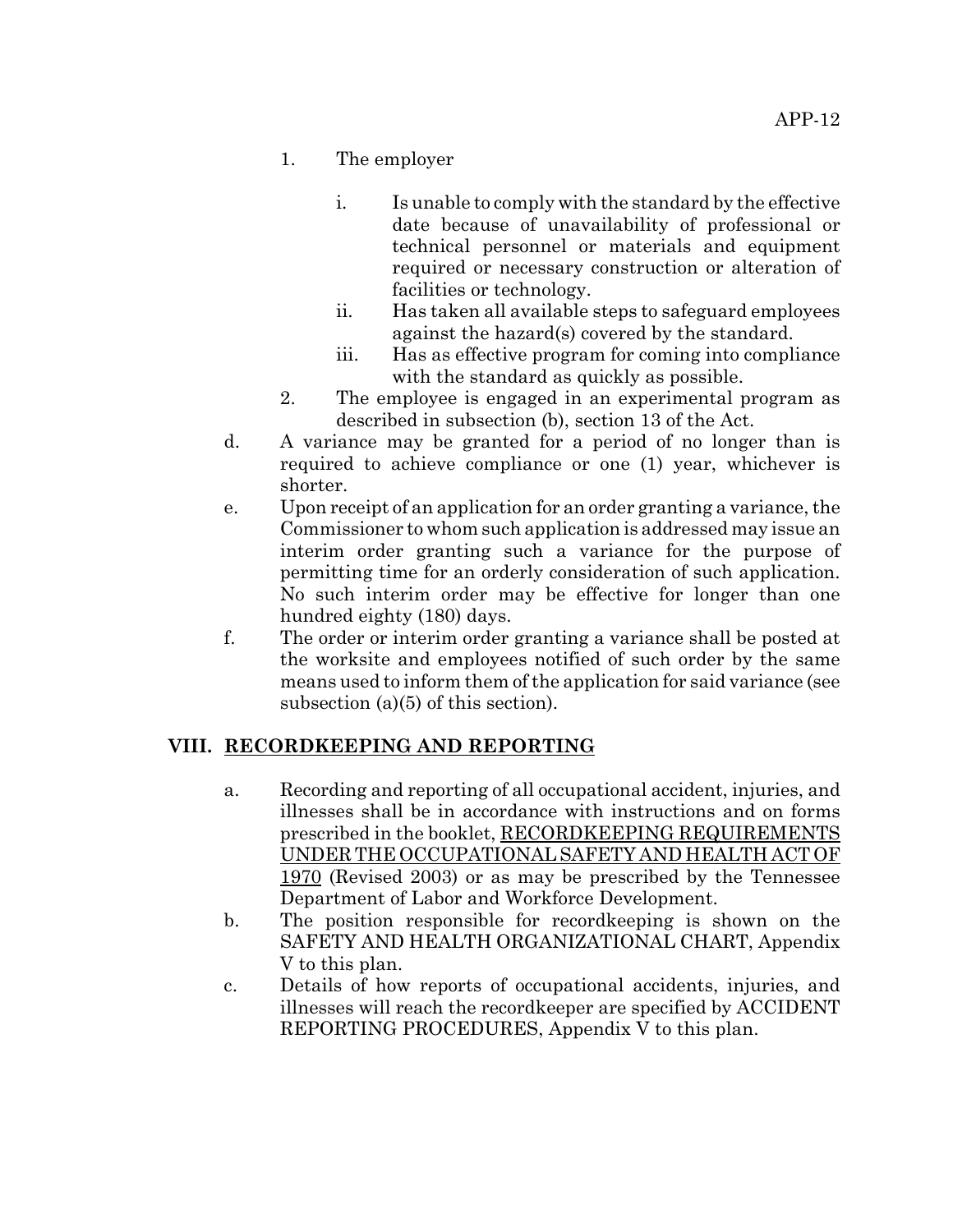#### **IX. EMPLOYEE COMPLAINT PROCEDURE**

If any employee feels that he is assigned to work in conditions which might affect his health, safety, or general welfare at the present time or at any time in the future, he should report the condition to the Director of Occupational Safety and Health.

- a. The complaint should be in the form of a letter and give details on the condition(s) and how the employee believes it affects or will affect his health, safety, or general welfare. The employee should sign the letter but need not do so if he wishes to remain anonymous (see subsection (h) of Section 1 of this plan).
- b. Upon receipt of the complaint letter, the Director will evaluate the condition(s) and institute any corrective action, if warranted. Within ten (10) working days following the receipt of the complaint, the Director will answer the complaint in writing stating whether or not the complaint is deemed to be valid and if no, why not, what action has been or will be taken to correct or abate the condition(s), and giving a designated time period for correction or abatement. Answers to anonymous complaints will be posted upon bulletin boards or other places of common passage where the anonymous complaint may be reasonably expected to be seen by the complainant for a period of three (3) working days.
- c. If the complainant finds the reply not satisfactory because it was held to be invalid, the corrective action is felt to be insufficient, or the time period of correction is felt to be too long, he may forward a letter to the Chief Executive Officer or to the governing body explaining the condition(s) cited in his original complaint and why he believes the answer to be inappropriate or insufficient.
- d. The Chief Executive Officer or a representative of the governing body will evaluate the complaint and will begin to take action to correct or abate the condition(s) through arbitration or administrative sanctions or may find the complaint to be invalid. An answer will be sent to the complainant within ten (10) working days following receipt of the complaint or the next regularly scheduled meeting of the governing body following receipt of the complaint explaining decisions made and action taken or to be taken.
- e. After the above steps have been followed and the complainant is still not satisfied with the results, he may then file a complaint with the Commissioner of Labor and Workforce Development. Any complaint filed with the Commissioner of Labor and Workforce Development in such cases shall include copies of all related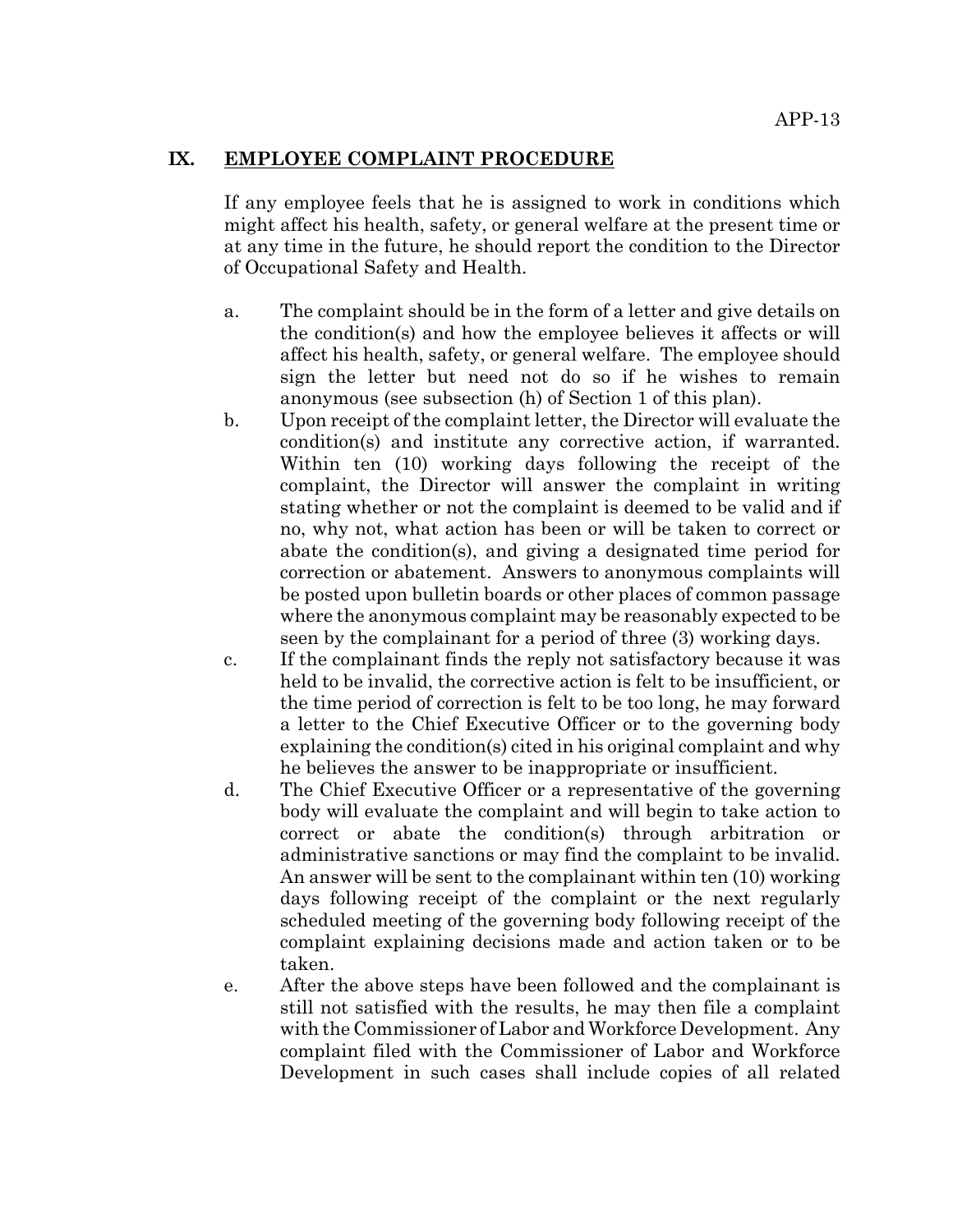correspondence with the Director and the Chief Executive Officer or the representative of the governing body.

f. Copies of all complaint and answers thereto will be filed by the Director who shall make them available to the Commissioner of Labor and Workforce Development or his designated representative upon request.

## **X. EDUCATION AND TRAINING**

- a. Director and/or Compliance Inspector(s):
	- 1. Arrangements will be made for the Director and/or Compliance Inspector(s) to attend training seminars, workshops, etc., conducted by the State of Tennessee or other agencies.
	- 2. Reference materials, manuals, equipment, etc., deemed necessary for use in conducting compliance inspections, conducting local training, writing technical reports, and informing officials, supervisors, and employees of the existence of safety and health hazards will be furnished.
- b. All Employees (including managers and supervisory personnel):

A suitable safety and health training program for employees will be established. This program will, as a minimum:

- 1. Instruct each employee in the recognition and avoidance of hazards or unsafe conditions and of standards and regulations applicable to the employee's work environment to control or eliminate any hazards, unsafe conditions, or other exposures to occupational illness or injury. (Such as falls, electrocution, crushing injuries (e.g. cave-ins), and being struck by material or equipment.)
- 2. Instruct employees who are required to handle poisons, acids, caustics, explosives, and other harmful or dangerous substances (including carbon monoxide and chlorine) in the safe handling and use of such items and make them aware of the potential hazards, proper handling procedures, personal protective measures, person hygiene, etc., which may be required.
- 3. Instruct employees who may be exposed to environments where harmful plants or animals are present of the hazards of the environment, how to best avoid injury or exposure,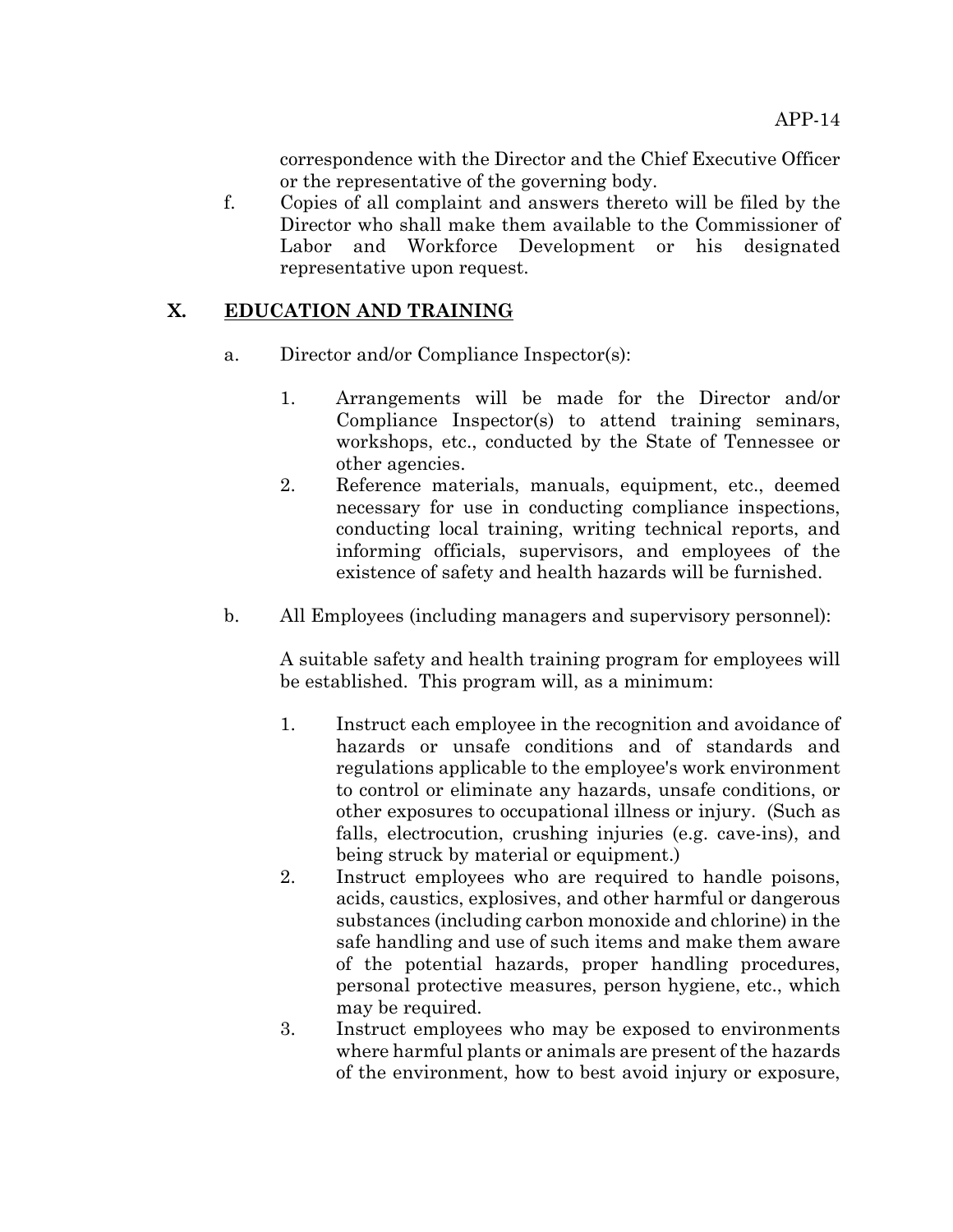and the first aid procedures to be followed in the event of injury or exposure.

- 4. Instruct employees required to handle or use flammable liquids, gases, or toxic materials in their safe handling and use and make employees aware of specific requirements contained in Subparts H and M and other applicable subparts of TOSHAct standards (1910 and/or 1926).
- 5. Instruct employees on hazards and dangers of confined or enclosed spaces.
	- i. Confined or enclosed space means having a limited means of egress and which is subject to the accumulation of toxic or flammable contaminants or has an oxygen deficient atmosphere. Confined or enclosed spaces include, but are not limited to, storage tanks, boilers, ventilation or exhaust ducts, sewers, underground utility accesses, tunnels, pipelines, and open top spaces more than four feet (4') in depth such as pits, tubs, vaults, and vessels.
	- ii. Employees will be given general instruction on hazards involved, precautions to be taken, and on use of personal protective and emergency equipment required. They shall also be instructed on all specific standards or regulations that apply to work in dangerous or potentially dangerous areas.
	- iii. The immediate supervisor of any employee who must perform work in a confined or enclosed space shall be responsible for instructing employees on danger of hazards which may be present, precautions to be taken, and use of personal protective and emergency equipment, immediately prior to their entry into such an area and shall require use of appropriate personal protective equipment.

## **XI. GENERAL INSPECTION PROCEDURES**

It is the intention of the governing body and responsible officials to have an occupational safety and health program that will insure the welfare of employees. In order to be aware of hazards, periodic inspections must be performed. These inspections will enable the finding of hazards or unsafe conditions or operations that will need correction in order to maintain safe and healthful worksites. Inspections made on a pre-designated basis may not yield the desired results. Inspections will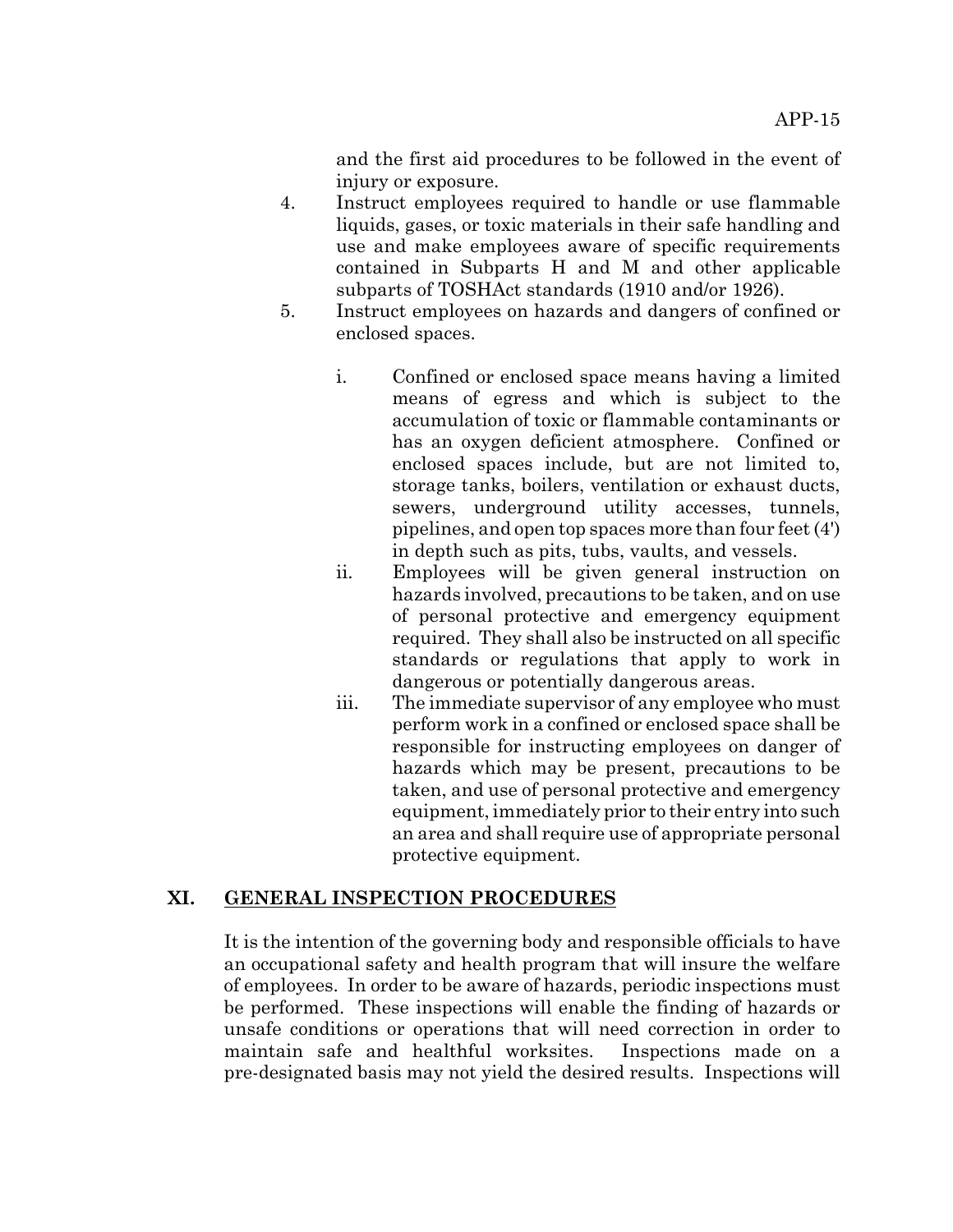be conducted, therefore, on a random basis at intervals not to exceed thirty (30) calendar days.

- a. In order to carry out the purposes of this program, the Director and/or Compliance Inspector(s), if appointed, is authorized:
	- 1. To enter at any reasonable time, any establishment, facility, or worksite where work is being performed by an employee when such establishment, facility, or worksite is under the jurisdiction of the employer and;
	- 2. To inspect and investigate during regular working hours and at other reasonable times, within reasonable limits, and in a reasonable manner, any such place of employment and all pertinent conditions, processes, structures, machines, apparatus, devices, equipment, and materials therein, and to question privately any supervisor, operator, agent, or employee working therein.
- b. If an imminent danger situation is found, alleged, or otherwise brought to the attention of the Director or Inspector during a routine inspection, he shall immediately inspect the imminent danger situation in accordance with Section XII of this plan before inspecting the remaining portions of the establishment, facility, or worksite.
- c. An administrative representative of the employer and a representative authorized by the employees shall be given an opportunity to consult with and/or to accompany the Director or Inspector during the physical inspection of any worksite for the purpose of aiding such inspection.
- d. The right of accompaniment may be denied any person whose conduct interferes with a full and orderly inspection.
- e. The conduct of the inspection shall be such as to preclude unreasonable disruptions of the operation(s) of the workplace.
- f. Interviews of employees during the course of the inspection may be made when such interviews are considered essential to investigative techniques.
- g. Advance Notice of inspections
	- 1. Generally, advance notice of inspections will not be given as this precludes the opportunity to make minor or temporary adjustments in an attempt to create misleading impression of conditions in an establishment.
	- 2. There may be occasions when advance notice of inspections will be necessary in order to conduct an effective inspection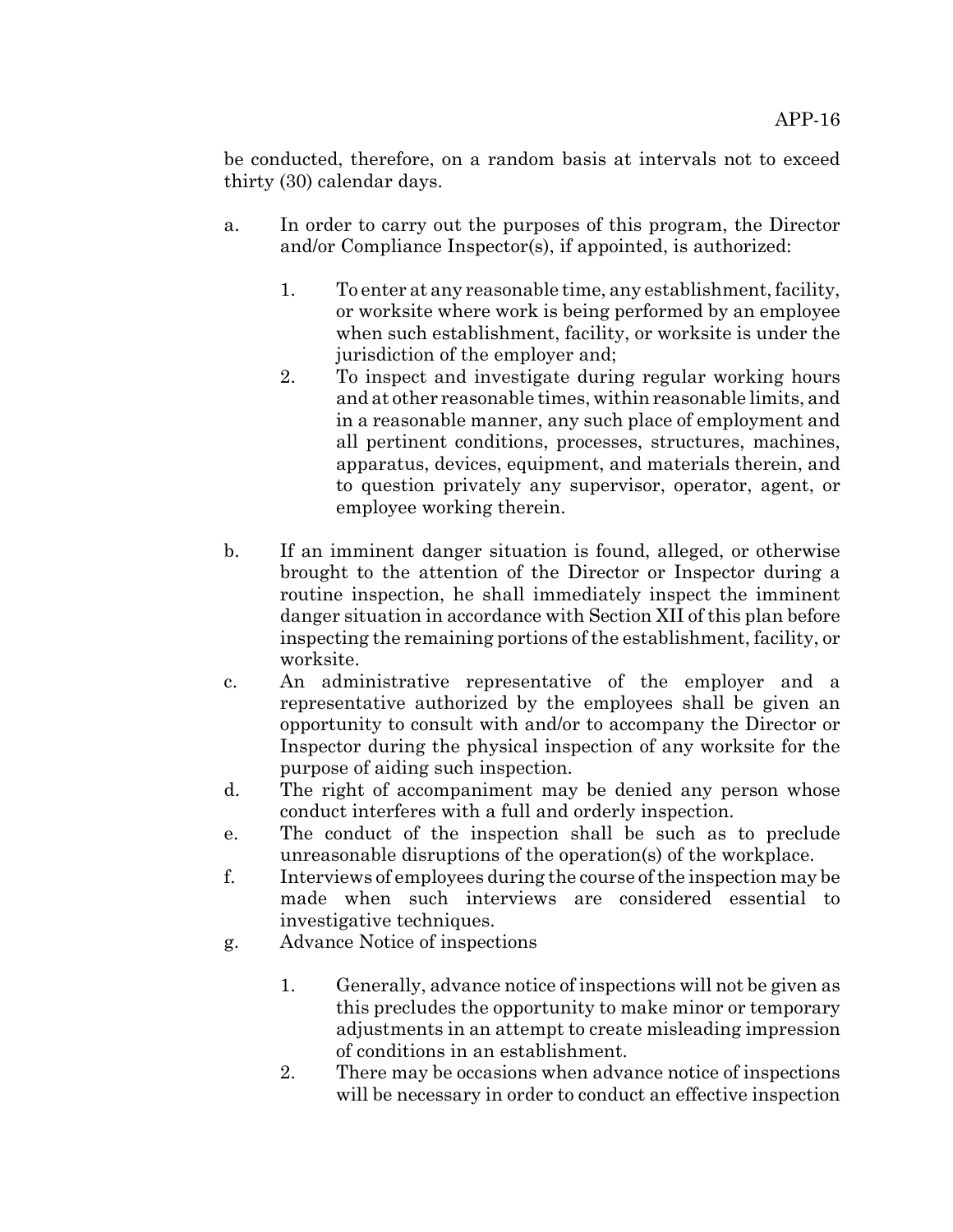or investigation. When advance notice of inspection is given, employees or their authorized representative(s) will also be given notice of the inspection.

- h. The Director need not personally make an inspection of each and every worksite once every thirty (30) days. He may delegate the responsibility for such inspections to supervisors or other personnel provided:
	- 1. Inspections conducted by supervisors or other personnel are at least as effective as those made by the Director.
	- 2. Records are made of the inspections and of any discrepancies found and are forwarded to the Director.
- i. The Director shall maintain records of inspections to include identification of worksite inspected, date of inspection, description of violations of standards or other unsafe conditions or practices found, and corrective action taken toward abatement. Said inspection records shall be subject to review by the Commissioner of Labor and Workforce Development or his authorized representative.

## **XII. IMMINENT DANGER PROCEDURES**

- a. Any discovery, any allegation, or any report of imminent danger shall be handled in accordance with the following procedures:
	- 1. The Director shall immediately be informed of the alleged imminent danger situation and he shall immediately ascertain whether there is a reasonable basis for the allegation.
	- 2. If the alleged imminent danger situation is determined to have merit by the Director, he shall make or cause to be made an immediate inspection of the alleged imminent danger location.
	- 3. As soon as it is concluded from such inspection that conditions or practices exist which constitutes an imminent danger, the Director or Compliance Inspector shall attempt to have the danger corrected. All employees at the location shall be informed of the danger and the supervisor or person in charge of the worksite shall be requested to remove employees from the area, if deemed necessary.
	- 4. The administrative or operational head of the workplace in which the imminent danger exists, or his authorized representative, shall be responsible for determining the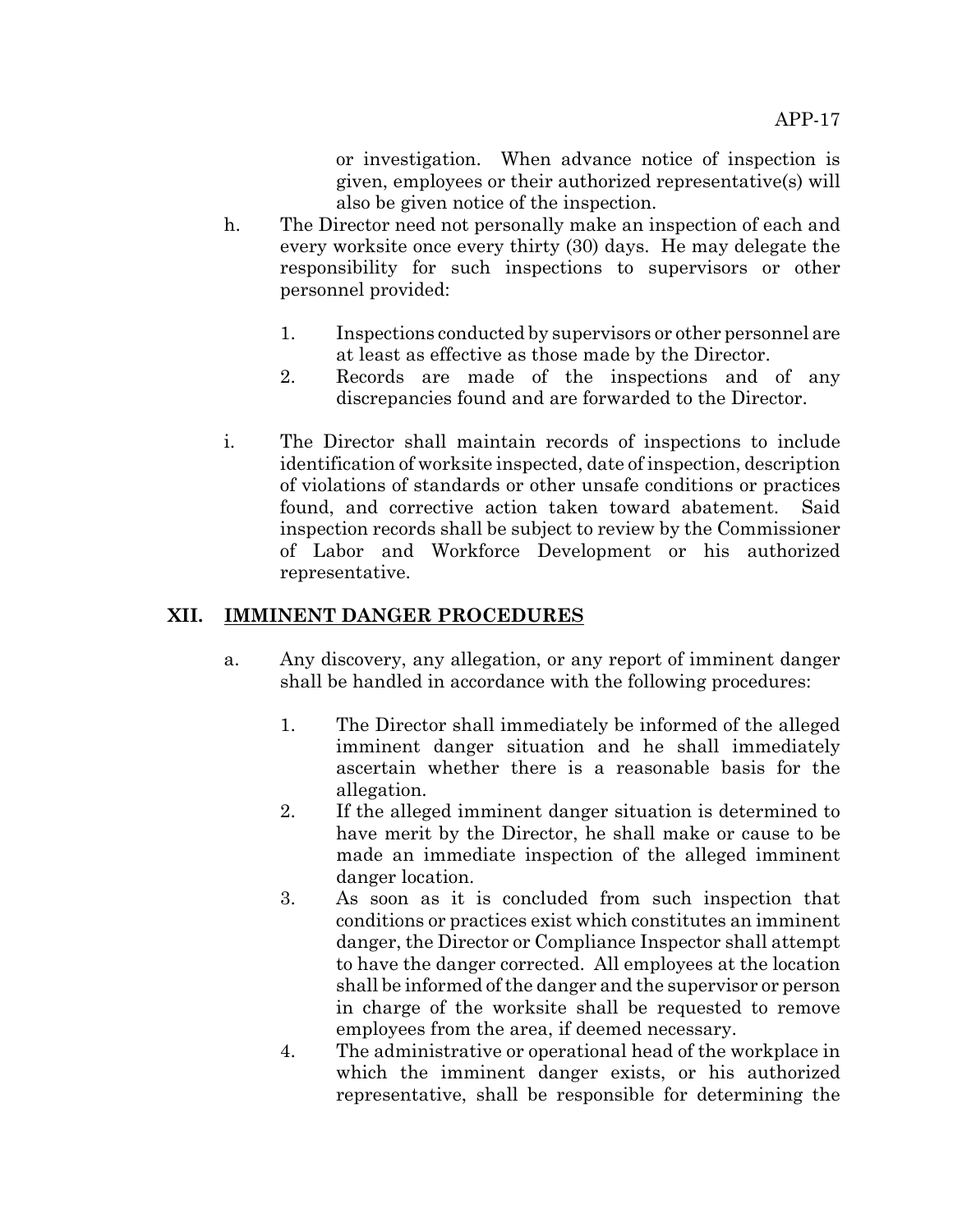manner in which the imminent danger situation will be abated. This shall be done in cooperation with the Director or Compliance Inspector and to the mutual satisfaction of all parties involved.

- 5. The imminent danger shall be deemed abated if:
	- i. The imminence of the danger has been eliminated by removal of employees from the area of danger.
	- ii. Conditions or practices which resulted in the imminent danger have been eliminated or corrected to the point where an unsafe condition or practice no longer exists.
- 6. A written report shall be made by or to the Director describing in detail the imminent danger and its abatement. This report will be maintained by the Director in accordance with subsection (i) of Section XI of this plan.
- b. Refusal to Abate.
	- 1. Any refusal to abate an imminent danger situation shall be reported to the Director and Chief Executive Officer immediately.
	- 2. The Director and/or Chief Executive Officer shall take whatever action may be necessary to achieve abatement.

## **XIII. ABATEMENT ORDERS AND HEARINGS**

- a. Whenever, as a result of an inspection or investigation, the Director or Compliance Inspector(s) finds that a worksite is not in compliance with the standards, rules or regulations pursuant to this plan and is unable to negotiate abatement with the administrative or operational head of the worksite within a reasonable period of time, the Director shall:
	- 1. Issue an abatement order to the head of the worksite.
	- 2. Post, or cause to be posted, a copy of the abatement order at or near each location referred to in the abatement order.
- b. Abatement orders shall contain the following information:
	- 1. The standard, rule, or regulation which was found to violated.
	- 2. A description of the nature and location of the violation.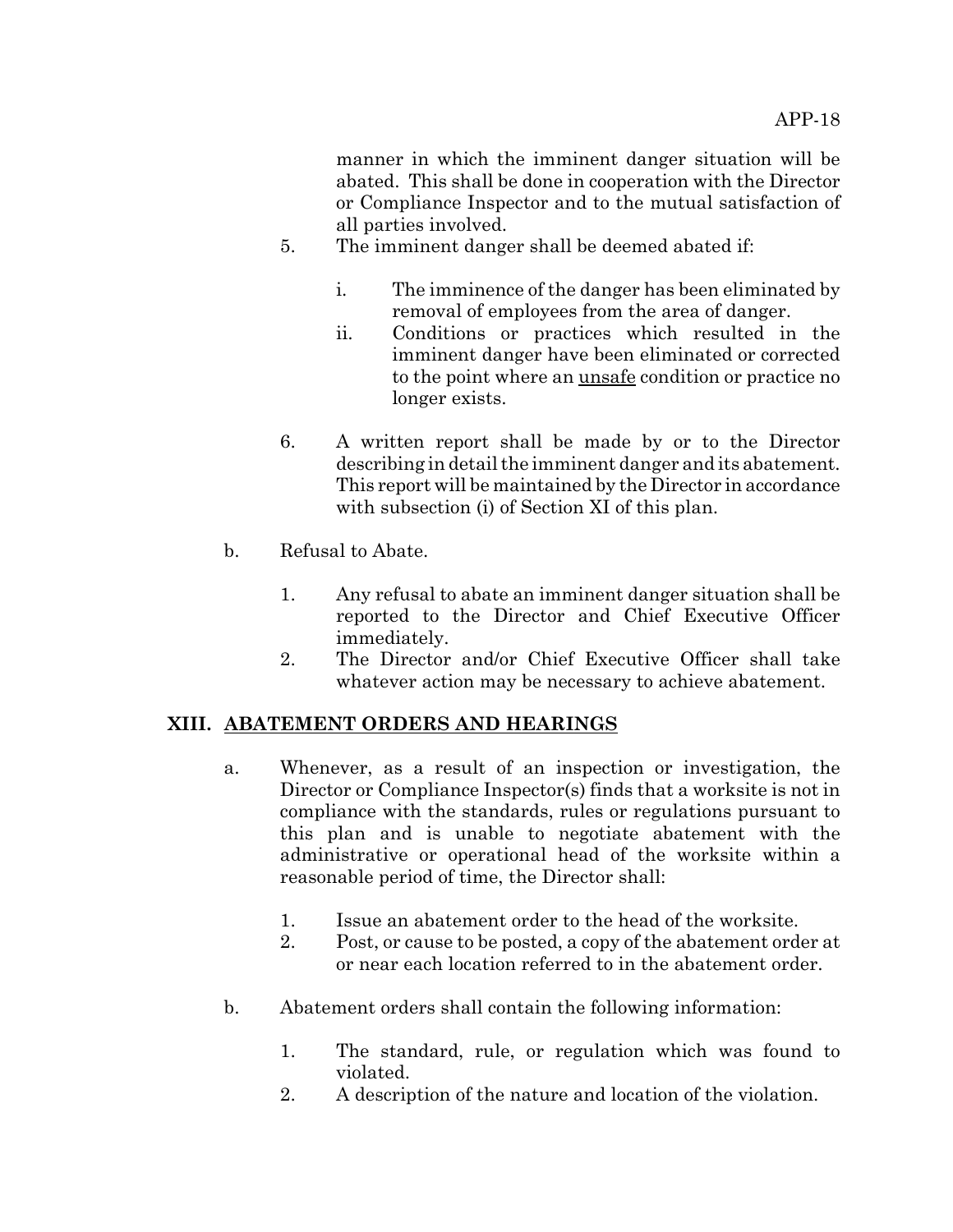- 3. A description of what is required to abate or correct the violation.
- 4. A reasonable period of time during which the violation must be abated or corrected.
- c. At any time within ten (10) days after receipt of an abatement order, anyone affected by the order may advise the Director in writing of any objections to the terms and conditions of the order. Upon receipt of such objections, the Director shall act promptly to hold a hearing with all interested and/or responsible parties in an effort to resolve any objections. Following such hearing, the Director shall, within three (3) working days, issue an abatement order and such subsequent order shall be binding on all parties and shall be final.

## **XIV. PENALTIES**

- a. No civil or criminal penalties shall be issued against any official, employee, or any other person for failure to comply with safety and health standards or any rules or regulations issued pursuant to this program.
- b. Any employee, regardless of status, who willfully and/or repeatedly violates, or causes to be violated, any safety and health standard, rule, or regulation or any abatement order shall be subject to disciplinary action by the appointing authority. It shall be the duty of the appointing authority to administer discipline by taking action in one of the following ways as appropriate and warranted:
	- 1. Oral reprimand.
	- 2. Written reprimand.
	- 3. Suspension for three (3) or more working days.
	- 4. Termination of employment.

## **XV. CONFIDENTIALITY OF PRIVILEGED INFORMATION**

All information obtained by or reported to the Director pursuant to this plan of operation or the legislation (Ordinance, or executive order) enabling this occupational safety and health program which contains or might reveal information which is otherwise privileged shall be considered confidential. Such information may be disclosed to other officials or employees concerned with carrying out this program or when relevant in any proceeding under this program. Such information may also be disclosed to the Commissioner of Labor and Workforce Development or their authorized representatives in carrying out their duties under the Tennessee Occupational Safety and Health Act of 1972.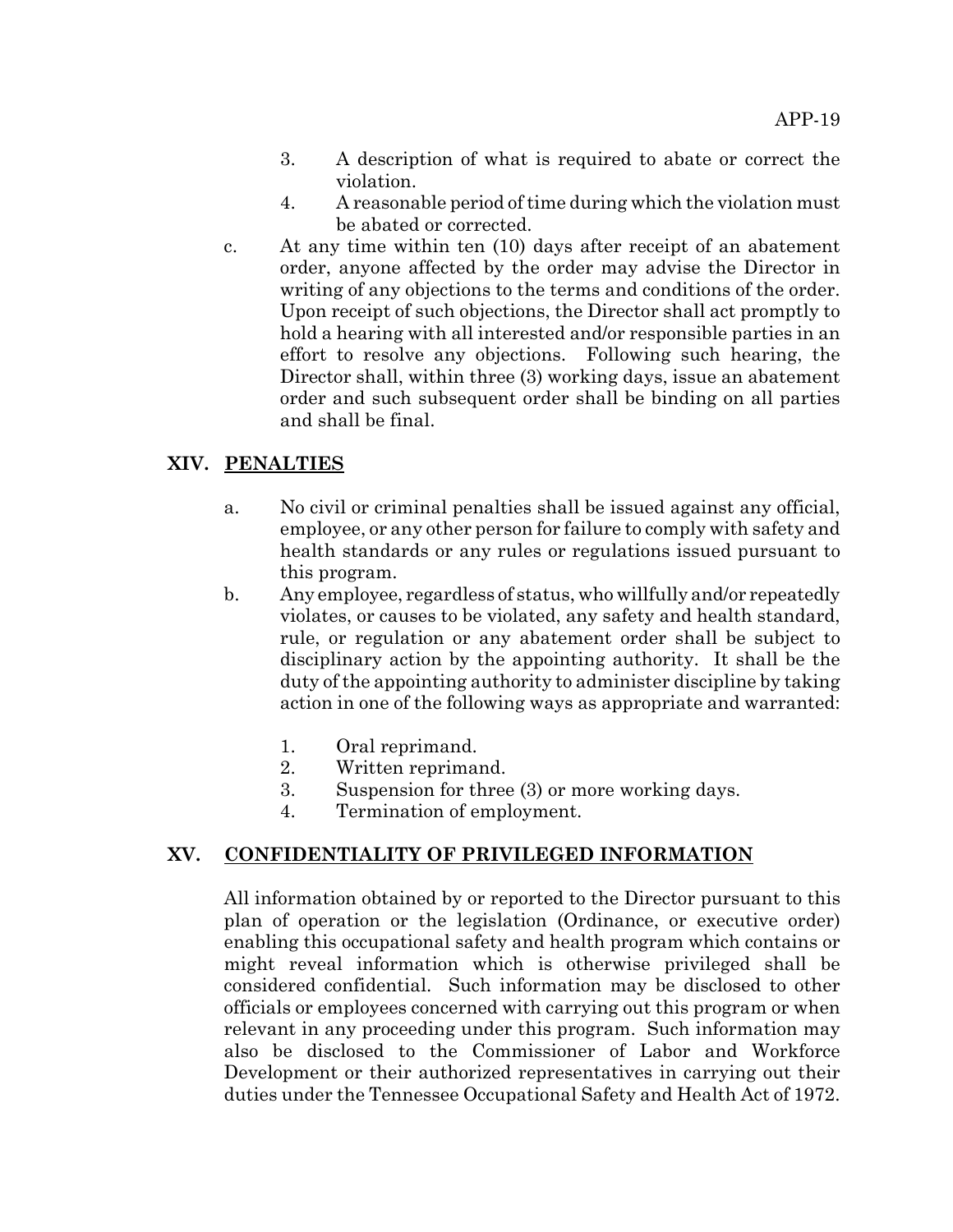#### **XVI. COMPLIANCE WITH OTHER LAWS NOT EXCUSED**

- a. Compliance with any other law, statute, Ordinance, or executive order, as applicable, which regulates safety and health in employment and places of employment shall not excuse the employer, the employee, or any other person from compliance with the provisions of this program.
- b. Compliance with any provisions of this program or any standard, rule, regulation, or order issued pursuant to this program shall not excuse the employer, the employee, or any other person from compliance with the law, statue, Ordinance or executive order, as applicable, regulating and promoting safety and health unless such law, statute, Ordinance, or executive order, as applicable, is specifically repealed.

Director, Occupational Safety and Health Date

 $\overline{a}$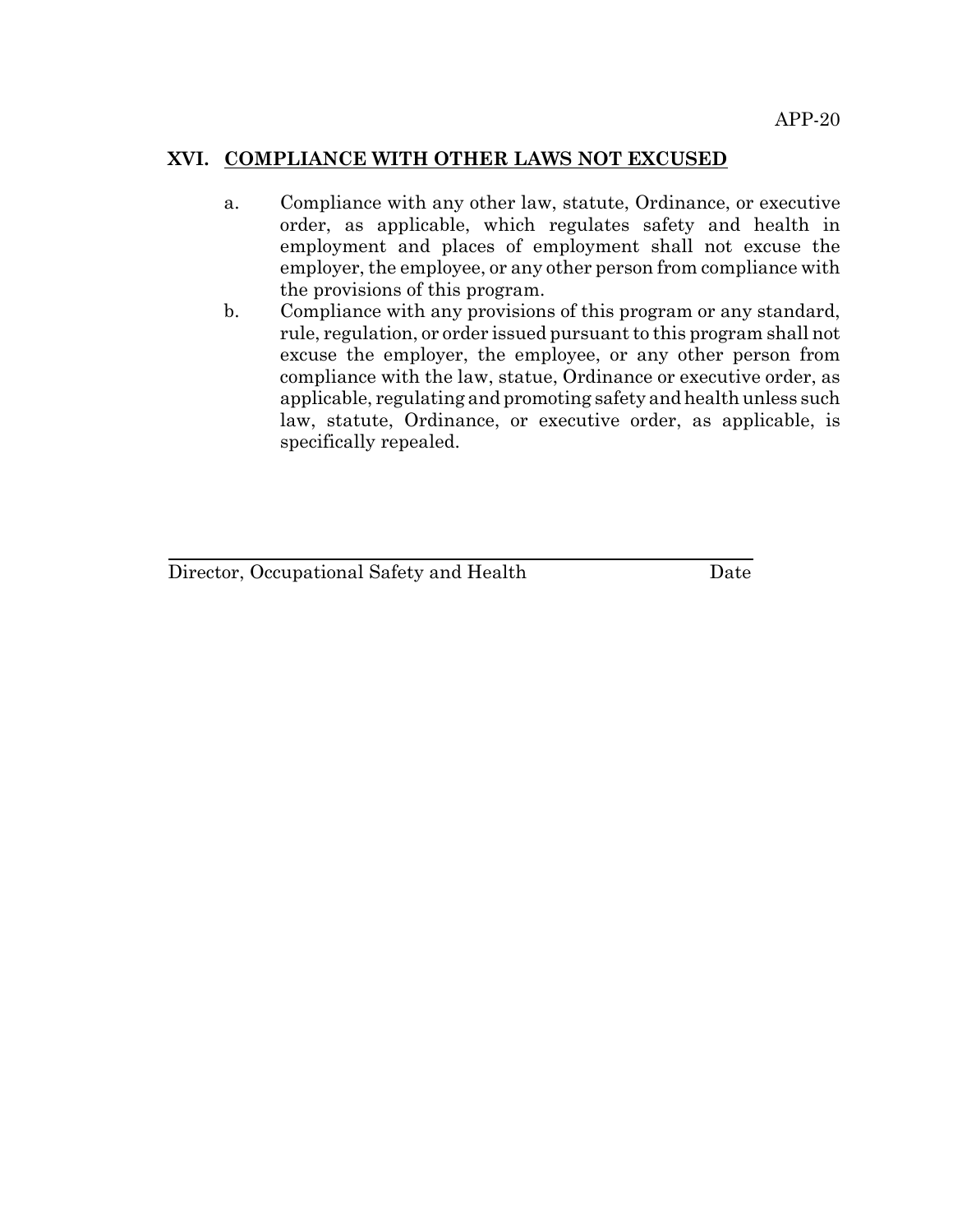#### OCCUPATIONAL SAFETY AND HEALTH PROGRAM PLAN

#### APPENDIX I

#### ORGANIZATIONAL CHART

{For this section make a list of each work location wherein city employees work, such as City Hall, Water Plant, Police Department, City Garage, etc., the address for the workplace, phone number at that workplace, and number of employees who work there.}

| Public Works<br>9769 Sandborn Drive<br>Collegedale, TN 37315<br>423-396-3135 | 13 employees                        |
|------------------------------------------------------------------------------|-------------------------------------|
| City Hall<br>4910 Swinyar Drive<br>Collegedale, TN 37315<br>423-396-3135     | 28 employees plus 8 police officers |
| Airport<br>5100 Bess Moore Drive                                             | 6 employees                         |

#### **TOTAL NO. EMPLOYEES:** 47

Collegedale, TN 37315

423-238-5008

{Once each work location has been listed, record the total number of employees that the city employs.}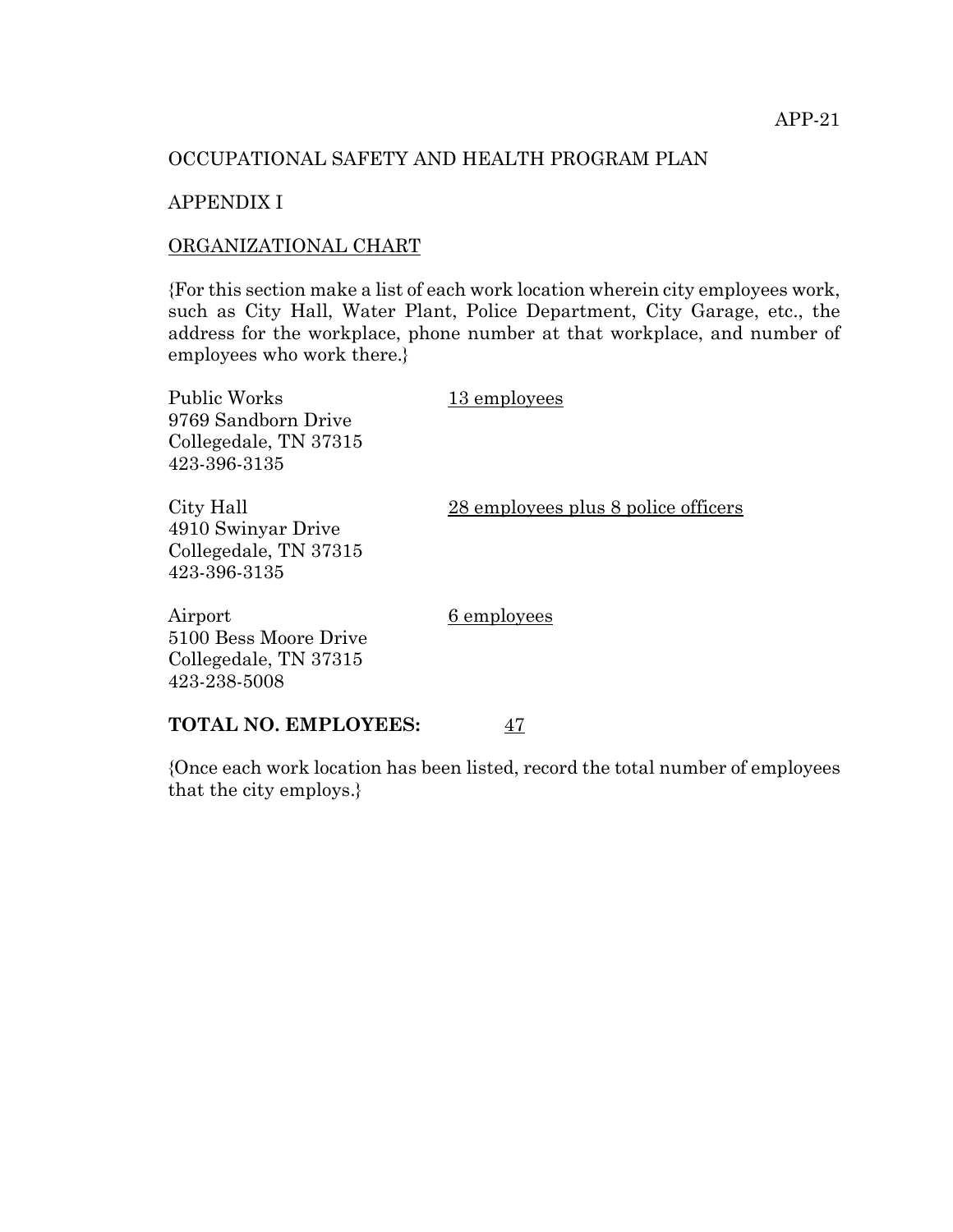## **OCCUPATIONAL SAFETY AND HEALTH PROGRAM PLAN APPENDIX III**

#### NOTICE TO ALL EMPLOYEES OF City of Collegedale

The Tennessee Occupational Safety and Health Act of 1972 provides job safety and health protection for Tennessee workers through the promotion of safe and healthful working conditions. Under a plan reviewed by the Tennessee Department of Labor and Workforce Development, this government, as an employer, is responsible for administering the Act to its employees. Safety and health standards are the same as State standards and jobsite inspections will be conducted to insure compliance with the Act.

Employees shall be furnished conditions of employment and a place of employment free from recognized hazards that are causing or are likely to cause death or serious injury or harm to employees.

Each employee shall comply with occupational safety and health standards and all rules, regulations, and orders issued pursuant to this program which are applicable to his or her own actions and conduct.

Each employee shall be notified by the placing upon bulletin boards or other places of common passage of any application for a temporary variance from any standard or regulation.

Each employee shall be given the opportunity to participate in any hearing which concerns an application for a variance from a standard.

Any employee who may be adversely affected by a standard or variance issued pursuant to this program may file a petition with the Director or the Board of Commissioners.

Any employee who has been exposed or is being exposed to toxic materials or harmful physical agents in concentrations or at levels in excess of that provided for by an applicable standard shall be notified by the employer and informed of such exposure and corrective action being taken.

Subject to regulations issued pursuant to this program, any employee or authorized representative(s) of employees shall be given the right to request an inspection.

No employee shall be discharged or discriminated against because such employee has filed any complaint or instituted or caused to be instituted any proceedings or inspection under, or relating to, this program.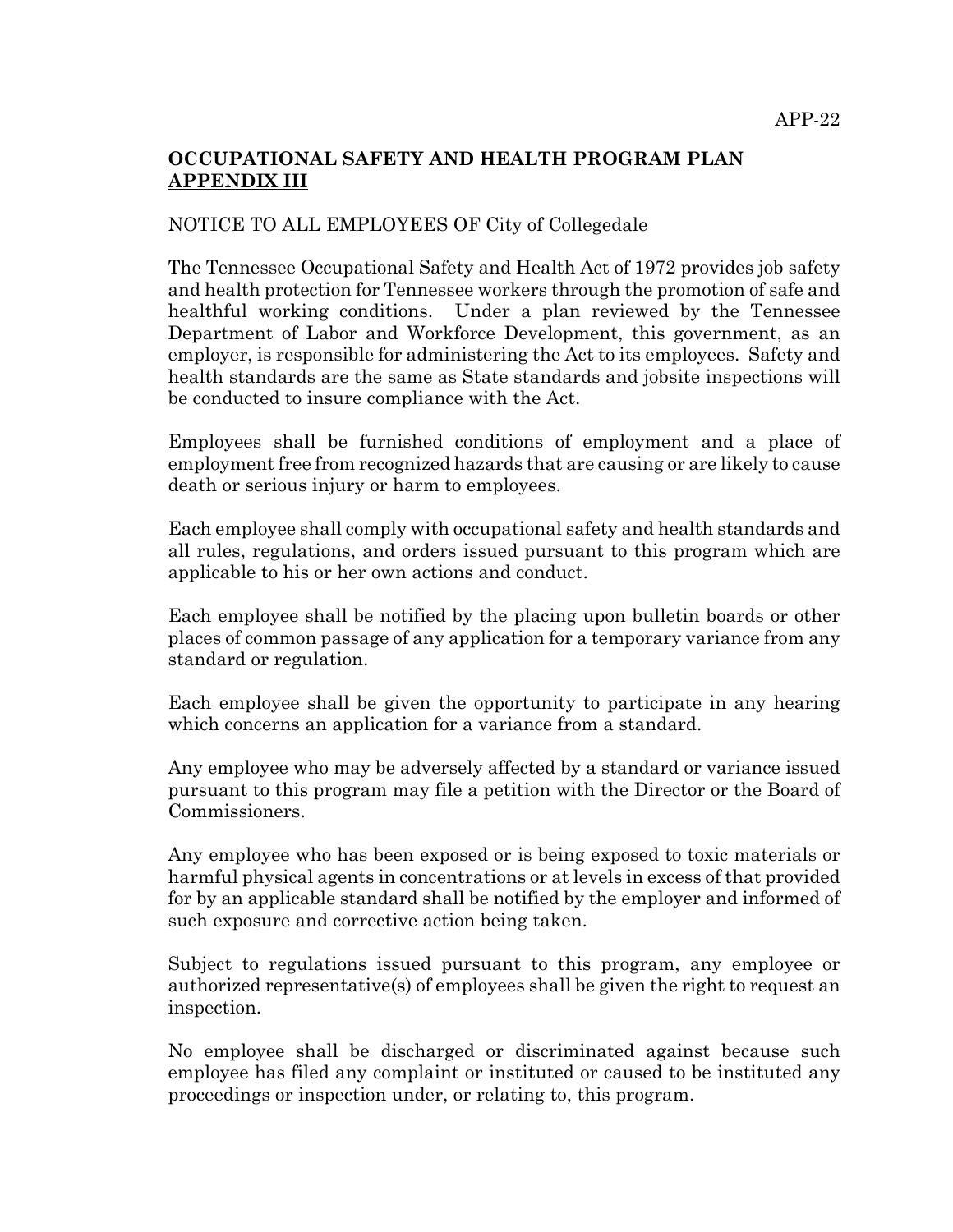Any employee who believes he or she has been discriminated against or discharged in violation of these sections may, within thirty (30) days after such violation occurs, have an opportunity to appear in a hearing before the director for assistance in obtaining relief or to file a complaint with the Commissioner of Labor and Workforce Development alleging such discrimination.

A copy of the Occupational Safety and Health Program for the Employees of the City of Collegedale available for inspection by any employee at the building inspection department during regular office hours.

\_\_\_\_\_\_\_\_\_\_\_\_\_\_\_\_\_\_\_\_\_\_\_\_\_\_\_\_\_\_\_\_\_\_\_\_\_

Signature Mayor Date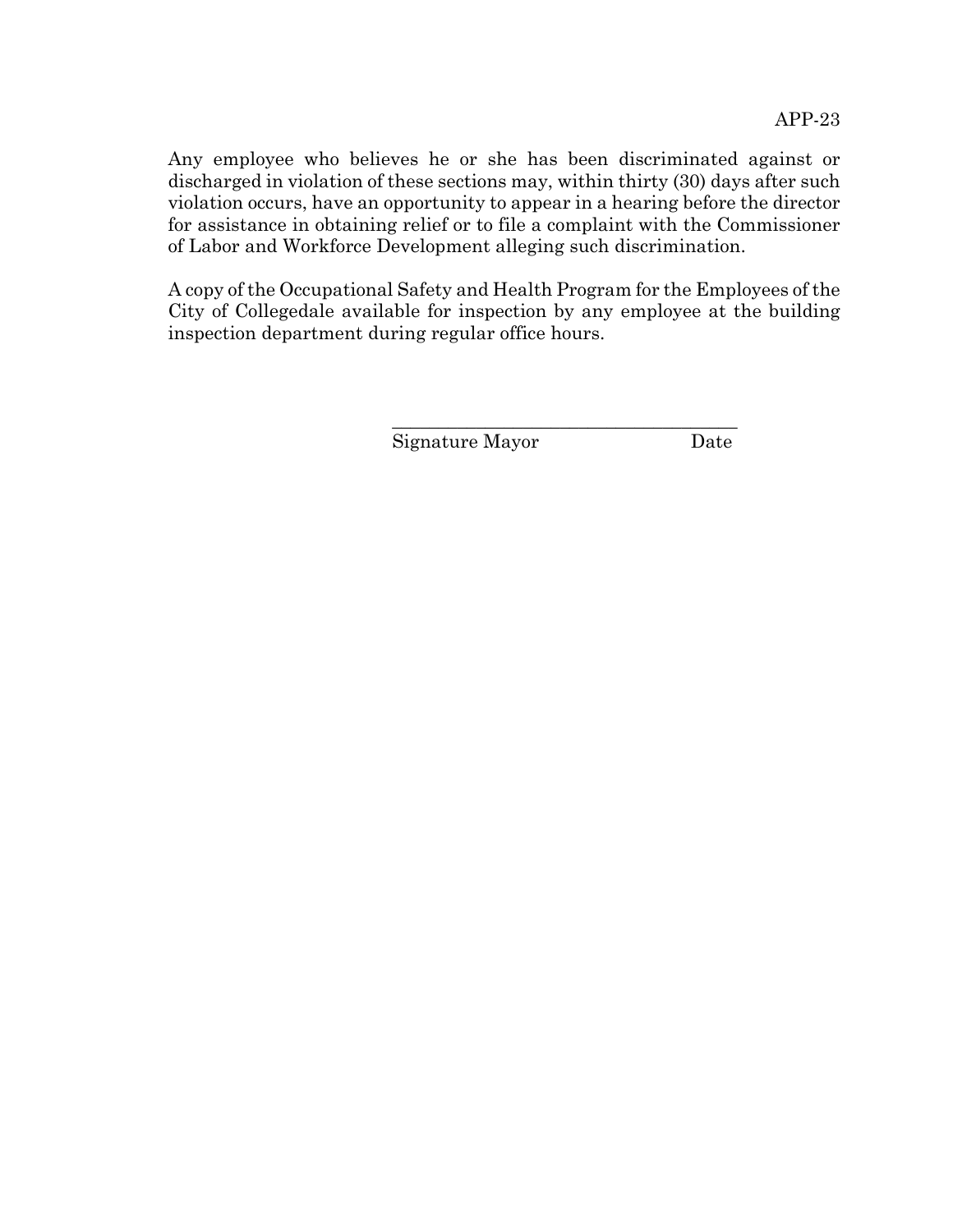#### **OCCUPATIONAL SAFETY AND HEALTH PLAN**

#### **APPENDIX IV**

#### **PROGRAM BUDGET**

- 1. Prorated portion of wages, salaries, etc. for program administration and support.
- 2. Office space and office supplies.
- 3. Safety and health educational materials and support for education and training.
- 4. Safety devices for personnel safety and health.
- 5. Equipment modifications.
- 6. Equipment additions (facilities)
- 7. Protective clothing and equipment (personnel)
- 8. Safety and health instruments
- 9. Funding for projects to correct hazardous conditions.
- 10. Reserve fund for the program.
- 11. Contingencies and miscellaneous,

#### TOTAL ESTIMATED PROGRAM FUNDING:

#### **ESTIMATE OF TOTAL BUDGET FOR:**

#### STATEMENT OF FINANCIAL RESOURCE AVAILABILITY

Be assured that the City of Collegedale has suggicient financial resources available or will make sufficient financial resources available as may be required in order to administer and staff its Occupational Safety and Health Program and to comply with standards.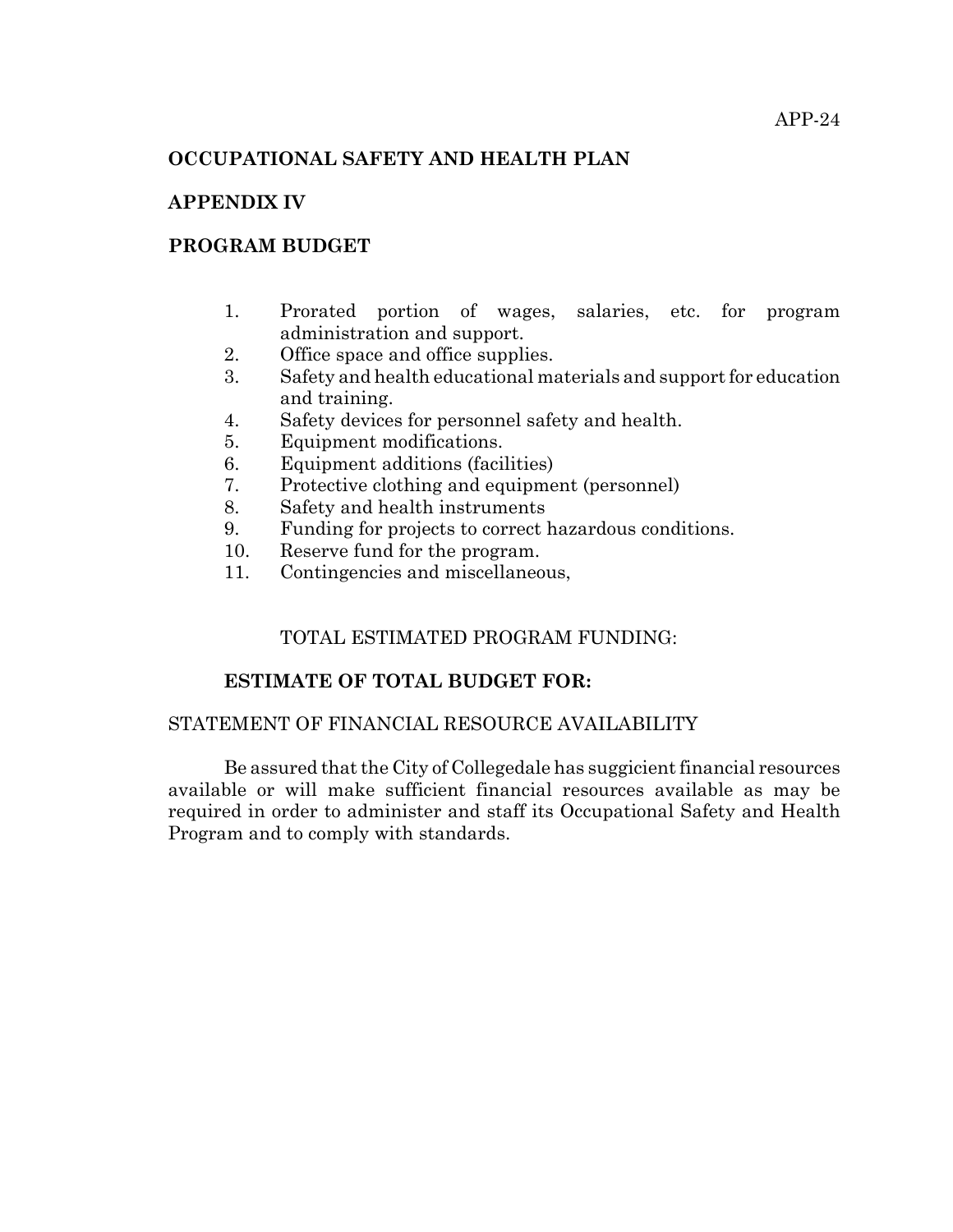#### **OCCUPATIONAL SAFETY AND HEALTH PROGRAM PLAN**

## **ACCIDENT REPORTING PROCEDURES**

Note: All fatalities or accidents involving the hospitalization of three (3) employees shall be reported by phone to the Commissioner of Labor and Workforce Development within eight (8) hours.

There are six important steps required by the OSHA recordkeeping system.

- 1. Obtain a report on every injury/illness requiring medical treatment (other than first aid).
- 2. Record each injury/illness on the OSHA Form No. 300 according to the instructions provided.
- 3. Prepare a supplementary record of occupational injuries and illnesses for recordable cases either on OSHA Form No. 301 or on worker's compensation reports giving the same information.
- 4. Every year, prepare the annual summary (OSHA Form No. 300A); post it no later than February 1, and keep it posted until April 30.
- 5. Retain these records for at least 5 years.
- 6. Complete the Survey of Occupational Injuries/Illness and mail it to the Labor Research and Statistics, when requested.

The four (4) procedures listed below are based upon the size of work force and relative complexity of the organization. The approximate size of the organization for which each procedure is suggested is indicated in parenthesis in the left hand margin at the beginning, i.e.,  $(1-15)$ ,  $(16-50)$ ,  $(51-250)$ , and  $(251)$ Plus), and the figures related to the total number of employees including the Chief Executive Officer but excluding the governing body (County Court, City Court, Board of Directors, etc.)

- (1-15) Employees shall report all accidents, injuries, or illnesses directly to the Director as soon as possible, but not later than twenty-four (24) hours, of their occurrence. Such reports may be verbal or in writing. All fatalities or accidents involving the hospitalization of three (3) or more employees shall be reported to the Director and/or recordkeeper immediately, either by telephone or verbally, and will be followed by a written report within four (4) hours after their occurrence. The Director will insure completion of required reports and records in accordance with Section VIII of the basic plan.
- (16-50) Employees shall report all accidents, injuries, or illnesses to their supervisor as soon as possible, but not later than two (2) hours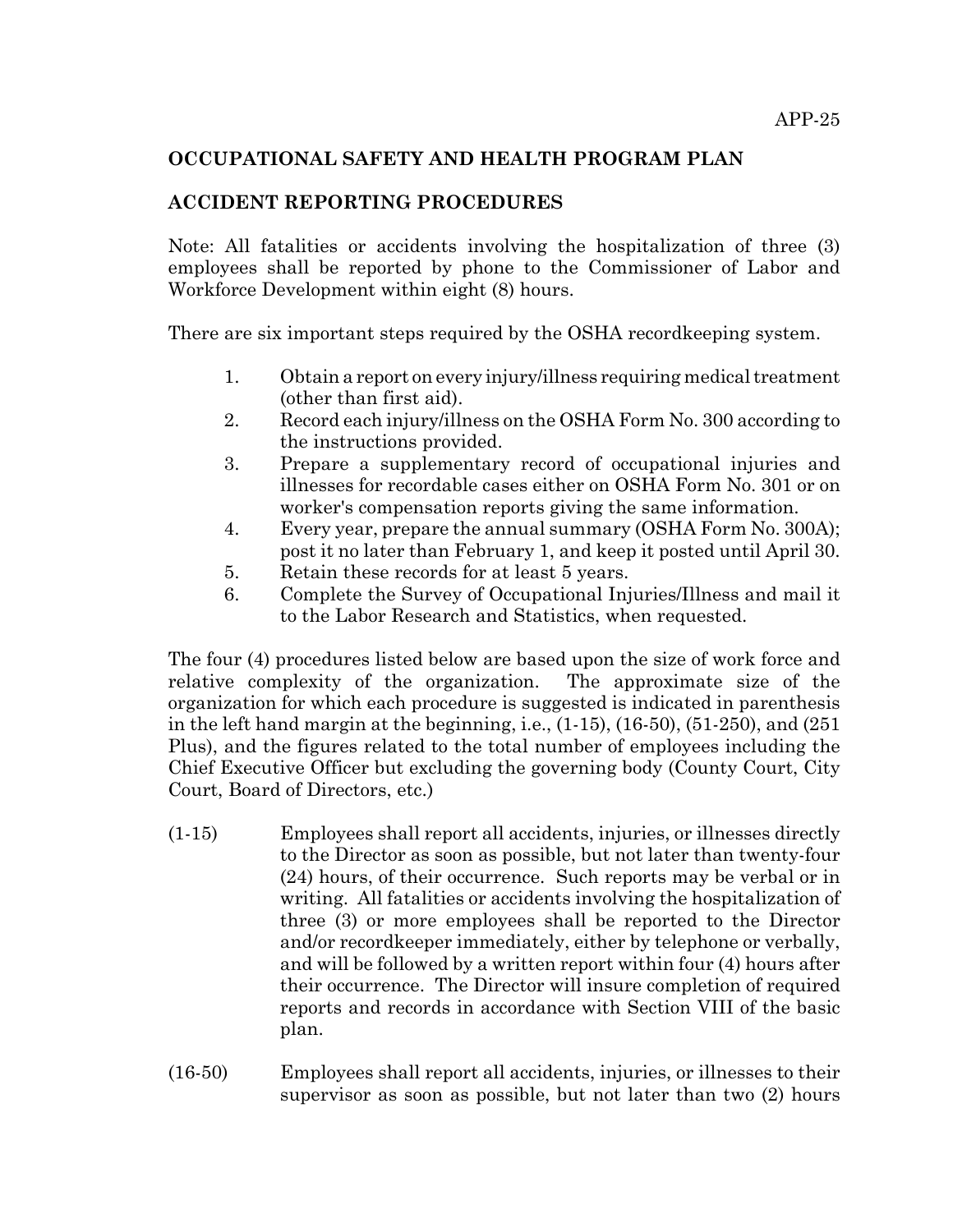after their occurrence. All fatalities or accidents involving the hospitalization of three (3) or more employees shall be reported to the Director and/or recordkeeper immediately, either by telephone or verbally, and will be followed by a written report within four (4) hours after their occurrence. The supervisor will investigate the accident or illness, complete an accident report, and forward the accident report to the Director and/or recordkeeper within twentyfour (24) hours of the time the accident or injury occurred or the time of the first report of the illness.

- (51-250) Employees shall report all accidents, injuries, or illnesses to their supervisor as soon as possible, but not later than two (2) hours after their occurrence. The supervisor will provide the Director and/or recordkeeper with the name of the injured or ill employee and a brief description of the accident or illness by telephone as soon as possible, but not later than four (4) hours, after the accident or injury occurred or the time of the first report of the illness. All fatalities or accidents involving the hospitalization of three (3) or more employees shall be reported to the Director and/or recordkeeper immediately, either by telephone or verbally, and will be followed by a written report within four (4) hours after their occurrence. The supervisor will then make a thorough investigation of the accident or illness (with assistance of the Director or Compliance Inspector, if necessary) and will complete a written report on the accident or illness and forward it to the Director within seventy-two (72) hours after the accident, injury, or first report of illness and will provide one (1) copy of the written report to the recordkeeper.
- (51-Plus) Employees shall report all accidents, injuries, or illnesses to their supervisors as soon as possible, but not later than two (2) hours after their occurrence. The supervisor will provide the administrative head of the department with a verbal or telephone report of the accident as soon as possible, but not later than four (4) hours, after the accident. If the accident involves loss of consciousness, a fatality, broken bones, severed body member, or third degree burns, the Director will be notified by telephone immediately and will be given the name of the injured, a description of the injury, and a brief description of how the accident occurred. The supervisor or the administrative head is to be notified of the accident within seventy-two (72) hours after the accident occurred (four (4) hours in the event of accidents involving a fatality or the hospitalization of three (3) or more employees).